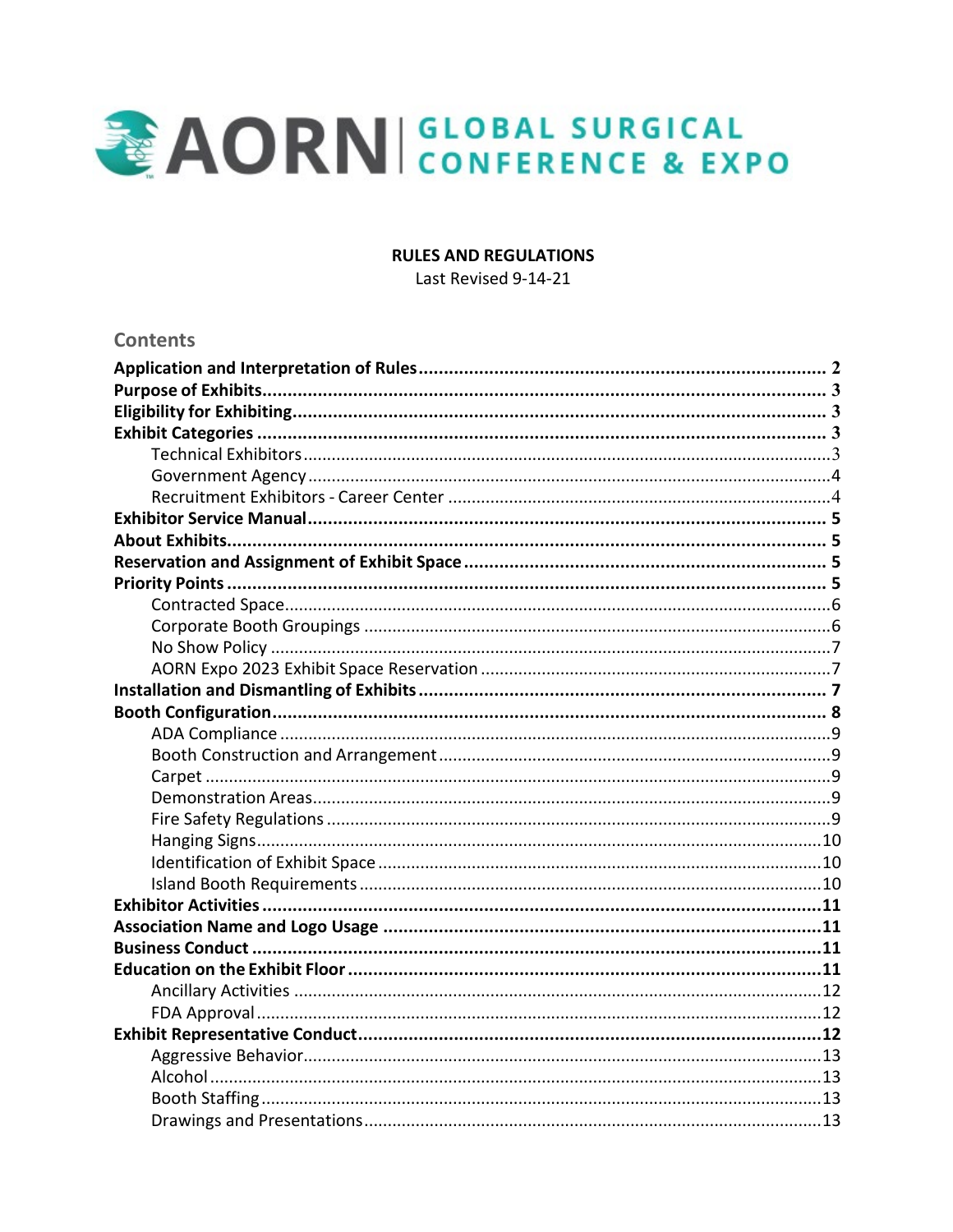### **Application and Interpretation of Rules**

These Rules and Regulations apply to and are made a part of the AORN's Application and Contract for Exhibit Space ("Contract") entered into by AORN and the Exhibitor named therein with respect to the AORN Global Surgical Conference & Expo ("AORN Expo) to be held in New Orleans, LA, March 19-23, 2022 ("AORN Expo") at the Ernest N. Morial Convention Center (the "Conference Facility"). Exhibitor agrees to abide by all Rules and Regulations as provided in this document, and any additional rules and or guidelines specific to the Conference Facility that may be provided in the Exhibitor Service Manual or otherwise provided by AORN. AORN and SPARGO, Inc. (AORN Exposition Management) shall have full power in the interpretation and enforcement of all Rules and Regulations and shall have the authority to make such further Rules and Regulations, orally or in writing, as AORN considers necessary for the proper conduct of the AORN Expo, and such decisions shall be binding on Exhibitor. Should an Exhibitor have any question regarding the interpretation of any Rule or Regulation, it is the responsibility of the Exhibitor to contact AORN Exposition Management to raise the question and establish clarity and understanding of that rule. Questions may be directed to [Meghan Leahy,](mailto:meghan.leahy@spargoinc.com) AORN Exposition Management, or 703-654-6929.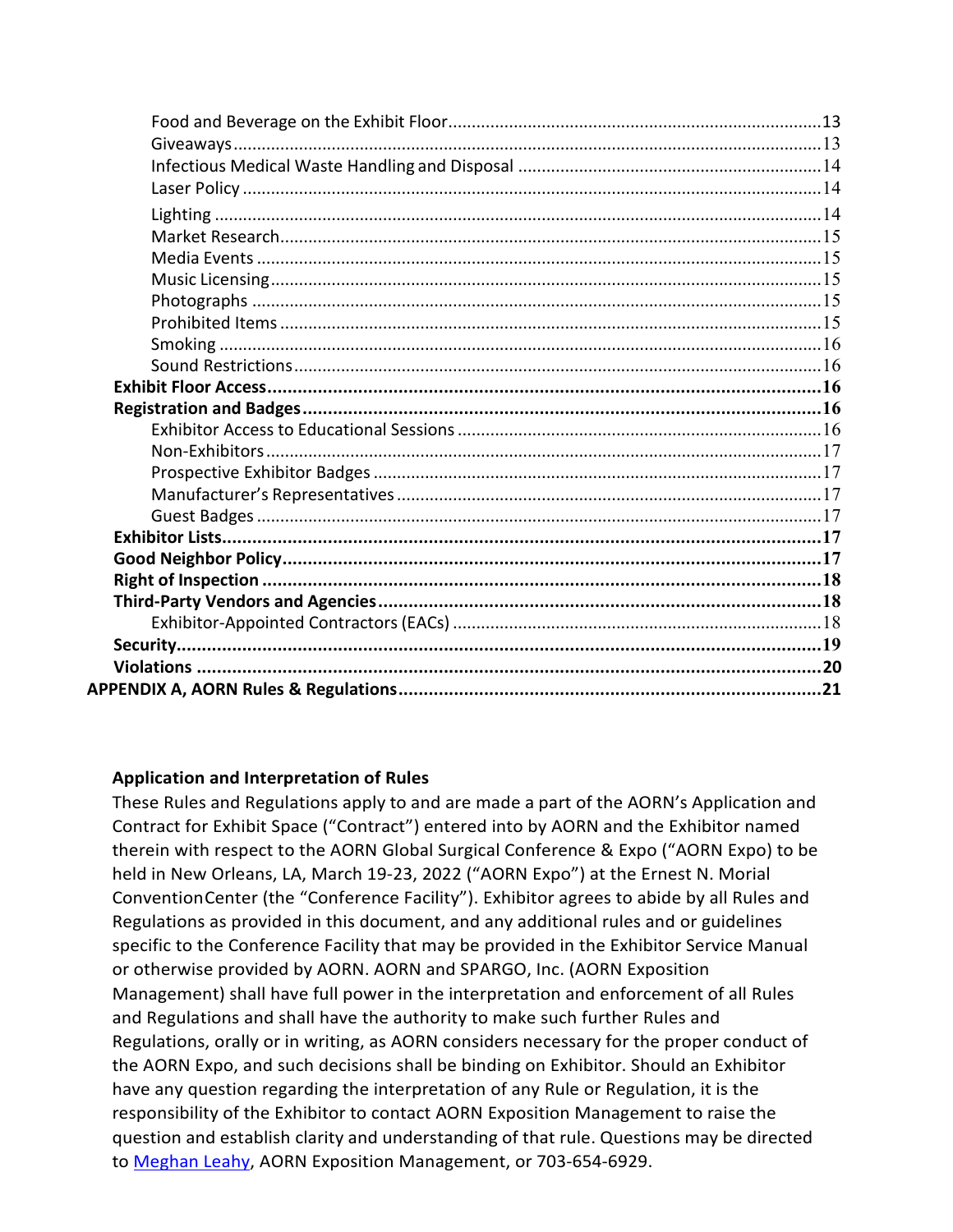The Rules and Regulations are subject to change, and Exhibitor is responsible for obtaining a current copy of such rules. Please refer to the Exhibitor Resource Center which is included as part of the AORN Expo website.

## **Purpose of Exhibits**

The AORN Expo is created, produced, and managed by the Association of periOperative Registered Nurses (AORN), a non-profit corporation. The purpose of the exhibits, an integral part of AORN's largest face-to-face educational activity, is to complement the professional meetings and clinical sessions by enabling registrants to examine and evaluate the latest developments in equipment, supplies, and services which are used in OR suites, pre- and post-surgical areas, endoscopy, radiology, and office-based and ambulatory surgery centers.

## **Eligibility for Exhibiting**

AORN, at its sole discretion, reserves the right to determine the eligibility of any Exhibitor. All products and services exhibited must be related to use in the operating room suites and/or pre-/post-surgical areas, ambulatory surgery settings and surgical clinics, or otherwise related to the practice of perioperative nursing as determined by AORN. Personal use products may be approved at the discretion of SPARGO, Inc. and AORN.

## **Exhibit Categories**

There are THREE categories of Exhibitors. These categories are listed below along with the features of each one.

# **Technical Exhibitors\***

For-profit companies exhibiting products or services related to use in the operating room suites or pre-/post- surgical areas and are of professional or educational benefit or interest to the registrants. Categories for retailers to be considered as a "technical exhibitor" are Socks, Shoes, Inserts, OR Attire, OR Specific Gadgetry and Skincare with medicinal indications and OR usage. The following is included in the Technical Exhibitor exhibit space:

- 7" x 44" booth ID sign (for linear/in line booths)
- 8' high draped back wall and 3' high side railings for linear and perimeter booths
- Basic company listing in Program/Exhibit Guide (if confirmed to exhibit by 12/17/21)
- Company product category listing in the Program/Exhibit Guide (if confirmed to exhibit by 12/17/21)
- Online exhibitor listing

• General perimeter security (Additional security for individual booths may be contracted using the booth security order form in the Exhibitor Service Manual) \*Retailers whose product focus is TENS Units, Skincare (Facial and Body), Cosmetic Products, Massagers (Handheld & Chairs), Jewelry and Attire not directly related to the OR will be considered for placement in the Expo Hall at the discretion of AORN and SPARGO, Inc.

## <span id="page-2-0"></span>**Government Agency**

Government agency (including US Military), as agreed to by AORN, that promote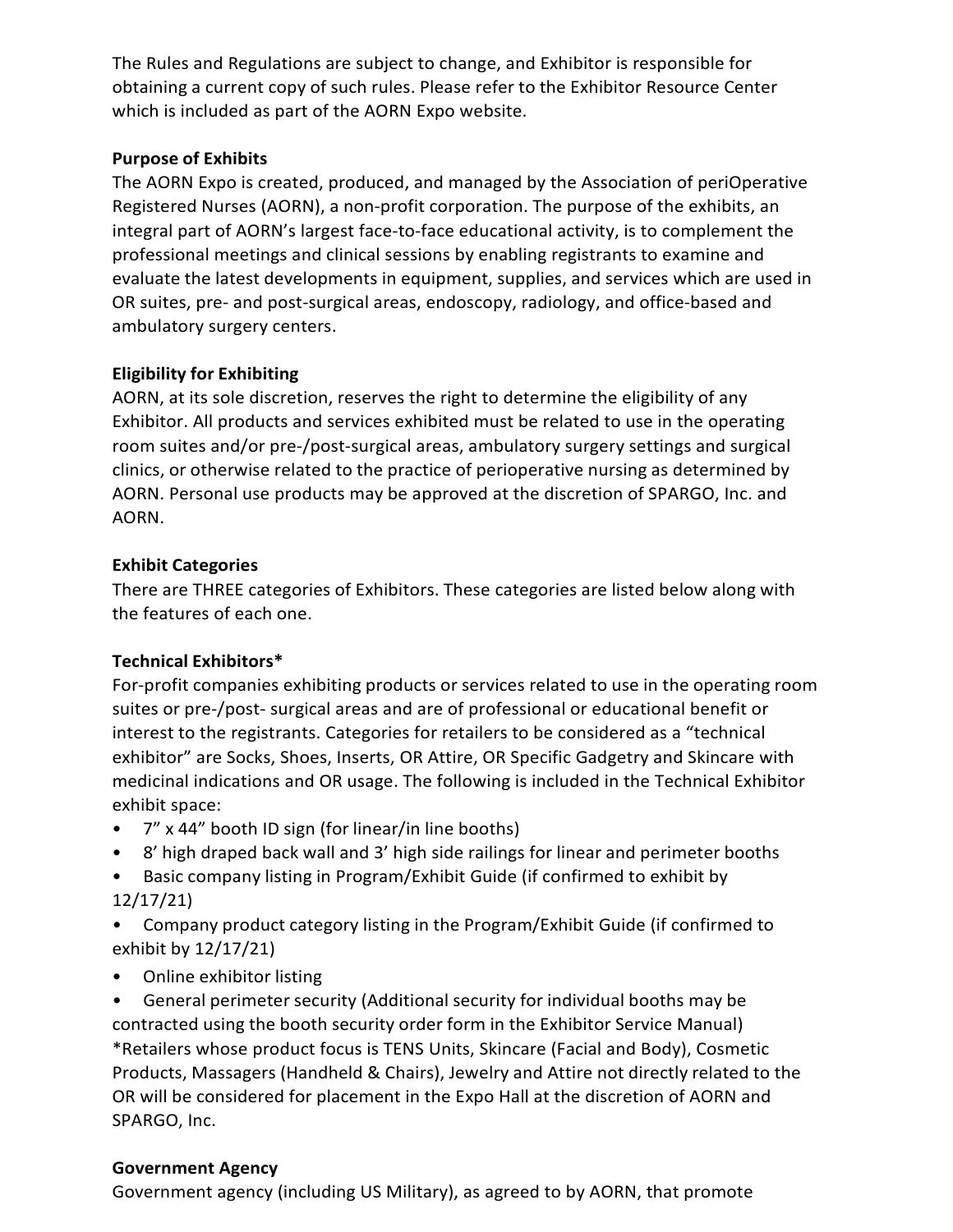products, services or careers related to perioperative nursing. Non-profit organizations and associations do not qualify for the Government agency rate. The following package is included in the Government agency exhibit space:

- 7" x 44" booth ID sign
- 8' high draped back wall and 3' high side railings
- One (1) draped 6' display table
- Two (2) standard chairs
- One (1) wastebasket
- Booth floor carpet
- Basic company listing in Program/Exhibit Guide (if confirmed to exhibit by 12/17/21)
- Company product category listing in the Program/Exhibit Guide (if confirmed to exhibit by 12/17/21)
- Online exhibitor listing
- General perimeter security (Additional security for individual booths may be contracted using the booth security order form in the Exhibitor Service Manual)

## **Recruitment Exhibitors - Career Center\***

Career Center exhibit space must meet the eligibility criteria as follows: hospitals, nursing registries/agencies, schools of nursing, colleges, universities, or other entities offering career opportunities or advancements in perioperative nursing. Recruitment booths will be in a designated area of the exhibit hall. The following package is included in the Career Center exhibit space:

- 7" x 44" booth ID sign
- 8' high draped back wall and 3' high side railings
- One (1) draped 6' display table
- Two (2) standard chairs
- One (1) wastebasket
- Booth floor carpet
- Basic company listing in Program/Exhibit Guide (if confirmed to exhibit by 12/17/21)
- Company product category listing in the Program/Exhibit Guide (if confirmed to exhibit by 12/17/21)
- Online exhibitor listing

• General perimeter security (Additional security for individual booths may be contracted using the booth security order form in the Exhibitor Service Manual) \*The items listed above are included in your exhibit space package, as a Career Center exhibitor. Substitutions to the package are not permitted. If you would like to make any changes in colors, sizes or types of furnishings, those changes will be at the Exhibitor's expense.

## <span id="page-3-0"></span>**Exhibitor Service Manual**

Within this document you will find multiple references to the Exhibitor Service Manual. This manual will be made available to you in January 2022. The Exhibitor Service Manual willbe included on the AORN Expo website under the Exhibitor Resource Center menu.

#### <span id="page-3-1"></span>**About Exhibits**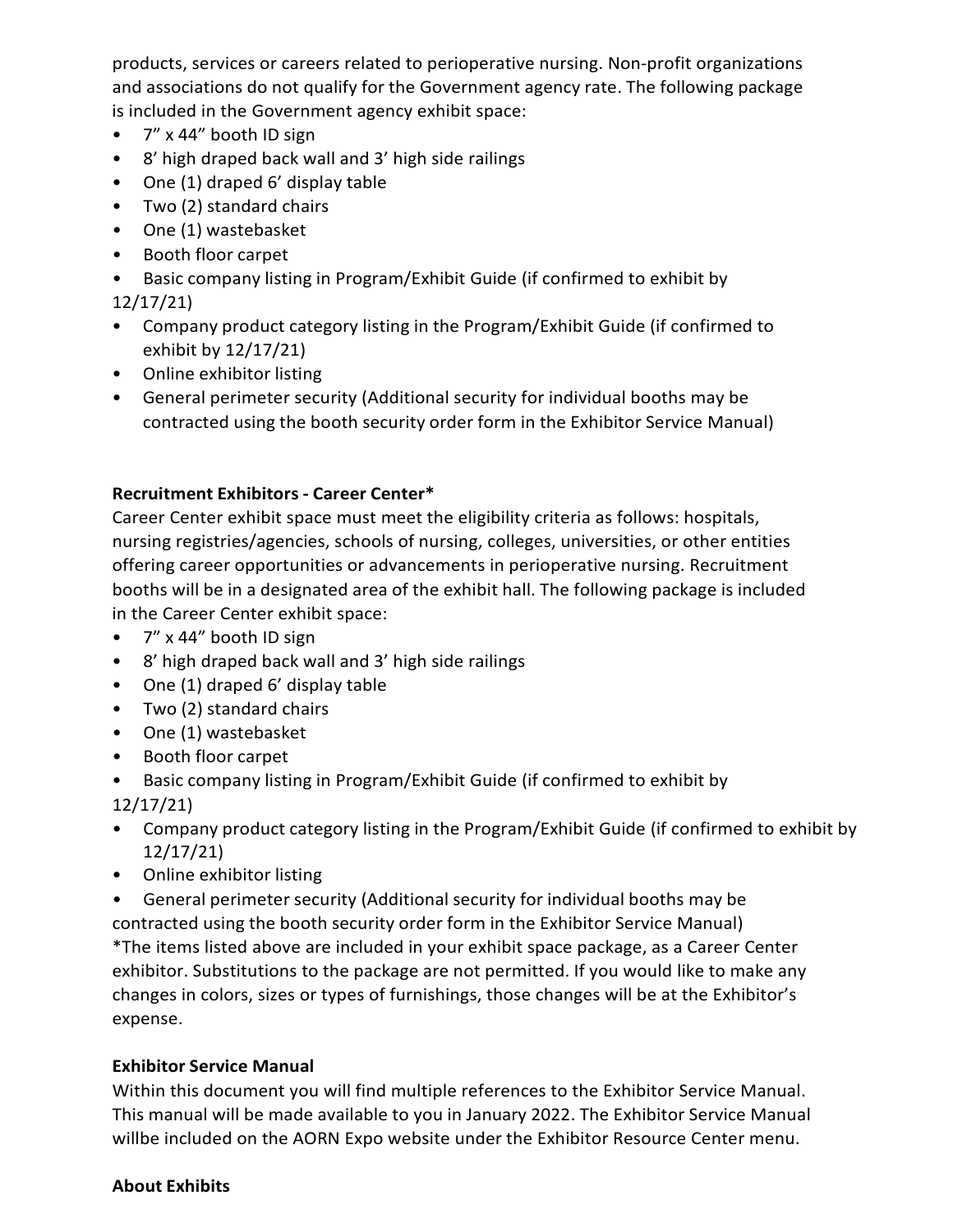### **Cancellation or Change of Exposition**

If the AORN Expo is postponed or rescheduled in whole or in part by AORN, for any or no reason, including but not limited to force majeure, the obligations of the parties to perform shall be delayed to take into account such postponement or rescheduling. In the event that the AORN Expo is cancelled in its entirety, for any reason other than force majeure, as Exhibitor's exclusive remedy, AORN will endeavor to refund all or a portion of exhibit fees paid by Exhibitor, after taking into consideration funds expended that are not recoverable by AORN. Refunds shall not be provided if postponement or cancellation is due to a force majeure event making it commercially unreasonable, impracticable, or inadvisable for AORN to hold the event.

### **Reservation and Assignment of Exhibit Space**

Exhibit space will be deemed sold upon receipt of a completed Contract (as defined above) with an applicable deposit and acceptance of such application by AORN in writing. The Contract is the only means by which space may be reserved. Contracts received at Onsite Booth Sales at the previous year's show are placed according to the AORN Priority Point system. All Contracts received after close of the previous year's show will be date-stamped upon receipt, and exhibit space will be assigned based upon availability of requested space at the time of receipt of completed Contract, if such Contract is accepted by AORN. Exhibitor will receive copy of accepted contract and receipt for deposited funds for their records. The Priority Point System will expire upon show closing, Tuesday, March 22, 2022, at 2:00 PM. After the expiration of the Priority Point Systems, all remaining booths will be sold on a first- come, first-served basis.

### <span id="page-4-1"></span>**Priority Points**

AORN uses a priority point system to facilitate assignment of exhibit space from year to year. At onsite booth sales, exhibitors will select their preferred booth space for the next year's Expo. Companies that do not select their booth space onsite will be allotted a booth based on space available at the time of receipt of the contract.

<span id="page-4-0"></span>

| <b>Activity</b>                                   | <b>Points Earned</b>                                                                                                  |
|---------------------------------------------------|-----------------------------------------------------------------------------------------------------------------------|
| <b>Current Year Exhibit &amp; Meeting Space</b>   | 1 point for each 100 square feet of space                                                                             |
| <b>Years Exhibited</b>                            | 1 point for each year of exhibiting                                                                                   |
| <b>Current Year Housing through</b><br><b>MCI</b> | 1 point for booking hotel rooms in the<br>official Annual Meeting hotel room block                                    |
| <b>Current Year Advertising</b>                   | 3 points per \$5,000 spent                                                                                            |
| <b>Current Year Grant to AORN Foundation</b>      | 3 points for a minimum of \$5,000 spent                                                                               |
|                                                   | (Maximum 3 points earned per year, per company)                                                                       |
| <b>In-Booth Education through Pfiedler</b>        | 5 points for In-Booth Education through Pfiedler<br>(Workshop only. Maximum 5 points earned per year, per<br>company) |
| <b>Current Year Sponsorship Bronze</b>            | 7 points for sponsorships valuing \$35,000 - \$50,000                                                                 |
| <b>Current Year Sponsorship Silver</b>            | 9 points for sponsorships valuing \$50,000 - \$75,000                                                                 |
| <b>Current Year Sponsorship Gold</b>              | 11 points for sponsorships valuing \$75,000 - \$125,000                                                               |
| <b>Current Year Sponsorship Platinum</b>          | 15 points for sponsorships valuing \$125,000+                                                                         |

Exhibitors with the most priority points (in descending order) are awarded the opportunity to select their booth space first. The priority points are assigned as follows: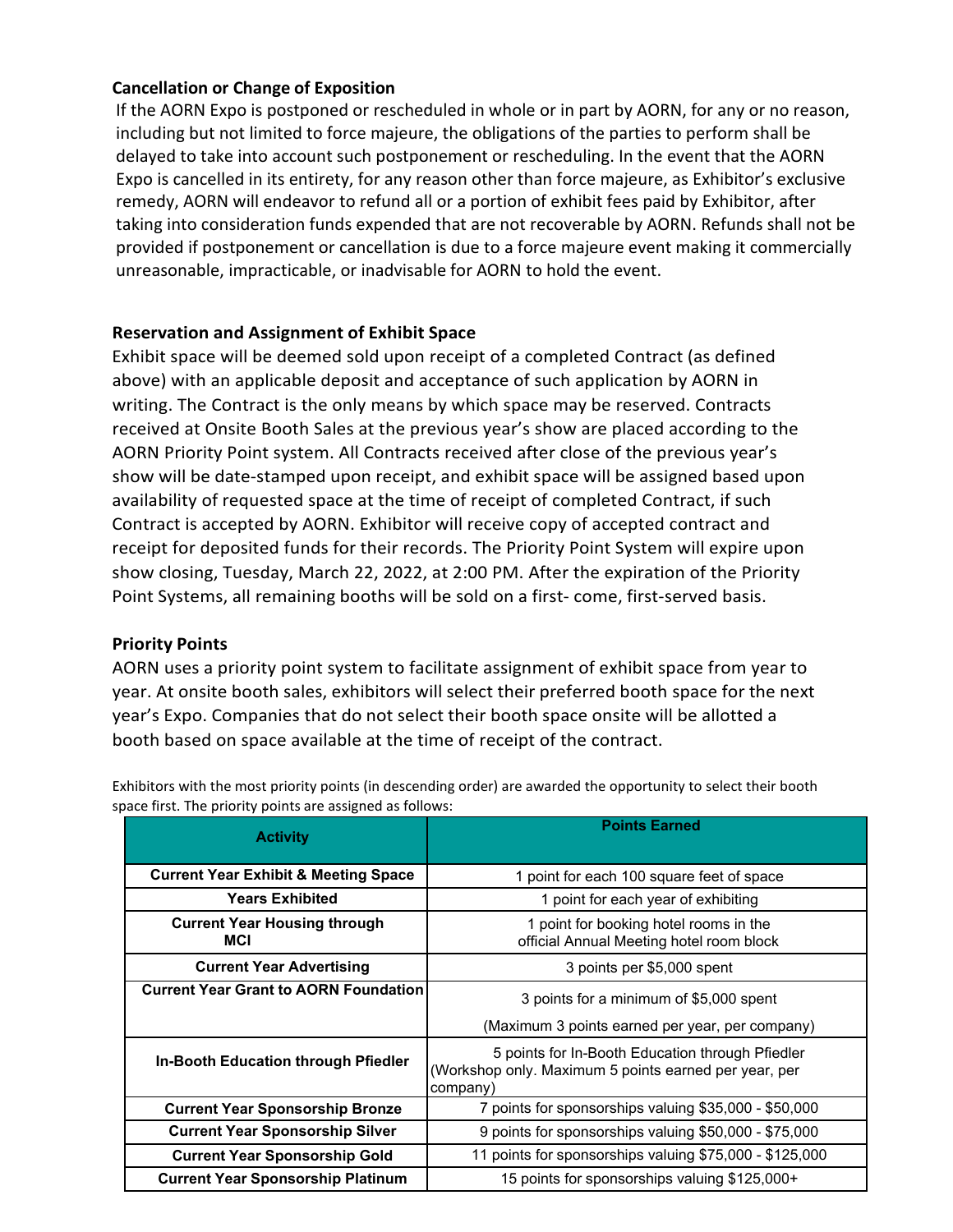Priority Point Rules

- AORN will provide point opportunities consistently for all exhibitors or potential exhibitors.
- In the event an exhibiting company merges with, is bought out by, or purchases another company, the parent company may assume the higher number of priority points with written consent from other companies.
- Priority points cannot be combined across companies.
- Exhibitor may forfeit priority points if they do not comply with the Contract and Rules & Regulations.
- Housing, support, and in-booth education must be confirmed by January 28, 2022 to accrue points.

Exhibitor's Years Exhibited points will be reduced by 50% after missing one year of exhibiting and will be completely forfeited after missing two consecutive years of exhibiting.

# **Contracted Space**

AORN reserves the right to rearrange the exhibit floor plan for any reason. AORN may relocate exhibits at any time. If an Exhibitor will be relocated by AORN, the Exhibitor will be notified, and have one week to review the relocation, at which time they must either accept or reject AORN's decision. If rejected, Exhibitor may suggest to AORN another agreeable location, acceptance of which is at AORN's discretion, or Exhibitor may elect to cancel its booth space. Booth space that is cancelled or downsized due to relocation by AORN will be refunded in full, unless such relocation or downsize was due to a force majeure event.

# **Subleasing or Reselling of Exhibit Space**

An exhibitor may not sell, sublet, share, or apportion its contracted exhibit space without written consent from AORN.

# <span id="page-5-0"></span>**Corporate Booth Groupings**

Corporate booth groupings are companies within a corporate structure, with a minimum purchase of 3,600 square feet that have agreed upon neighboring booth properties. The space occupied by Corporate Booth Groupings must meet or exceed 3,600 square feet. The Corporate Booth Groups will receive an onsite booth selection appointment time for the company within the corporate structure with the highest priority point calculation for that individual company. The remaining related companies within the corporate structure may accompany the primary company at the onsite booth selection appointment time.

As a part of a Corporate Booth Grouping, the corporate entity has the option to purchase the aisle carpet between the corporate booth properties. Pricing is determined by intended use of the aisle area. Please contact Meghan Leahy, AORN Exposition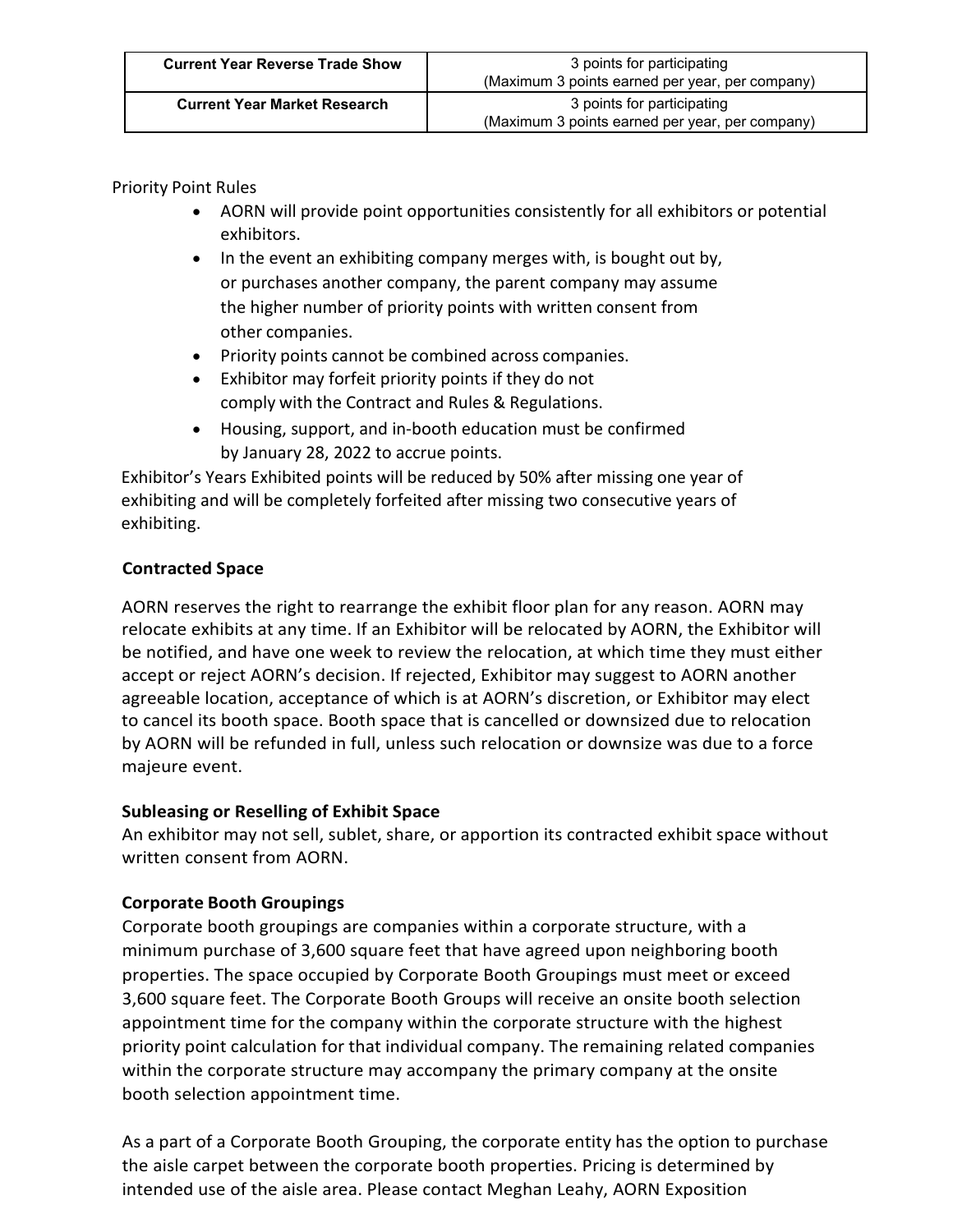Management at 703-654-6929 [meghan.leahy@spargoinc.com](mailto:meghan.leahy@spargoinc.com) for price details. Without exception, corporate groupings of any size cannot purchase any aisle space defined by AORN as a main aisle. This is usually defined by aisles that are 20' wide or more and maintained by AORN.

Corporate groups will comply with the following guidelines:

- Corporate groups must submit all contracts and deposits before booth assignment will take place.
- A preferred layout of company names in designated booths must accompany the contracts and deposits.

## <span id="page-6-0"></span>**No Show Policy**

Any space not claimed and occupied or for which no special arrangements have been made, prior to the established time of 12:00 PM on Sunday, March 20, 2022, will be considered a "no show." This space may be resold or reassigned by AORN without obligation on the part of AORN to provide a refund to the original renting Exhibitor.

## **2023 Exhibit Space Reservation**

Initial assignment of booth space for AORN Global Surgical Conference & Expo 2023 in San Antonio, TX takes place onsite during AORN Expo 2022 in New Orleans. All companieswho exhibit at AORN Expo 2022 will be given the opportunity to participate in booth assignment for AORN Expo 2023. Booth assignment appointments will be provided based on AORN's published priority point system, and those assignment times will be communicated in advance of AORN Expo 2022.

## <span id="page-6-1"></span>**Installation and Dismantling of Exhibits**

Any exhibit material not uncrated and set up by the published end of exhibitor move in, and for which special set up arrangements have not been made will automatically be set up by AORN's official contractor at the Exhibitor's expense and liability. All crates and containers should be ready for removal per the provided schedule, but Exhibitors may work in their booths past this time. No empty crates or cartons may be placed in the aisles after scheduled time. Designated freight-free aisles must always be free of crates and exhibit materials during move in and move out. Freight free aisles are necessary for emergency access and to expedite crate removal. All exhibits must remain intact until show close and must be removed from the area by the end of the designated move out time. Any exhibit material that is not dismantled and prepared for removal by such time will be removed, on overtime rates, at the exhibitor's expense and liability. The Exhibitor must surrender exhibit space to AORN in the same condition as it was at the commencement of the occupation, ordinary wear excepted. Dismantling your booth early will result in penalties up to including loss of priority point and exhibiting privileges.

# <span id="page-6-2"></span>**Booth Configuration**

Note all booth configuration, construction, traffic and arrangement requirements are subject to change based on public health recommendations and guidance at the time of the event. Exhibitors will be notified in writing of all COVID-19 and public health-related gathering, traffic, face covering and distancing requirements, all of which are subject to change prior to and during the event at AORN's sole discretion. Exhibitors failing to adhere to these requirements may be refused admittance or expelled in AORN and/or Show Management's discretion.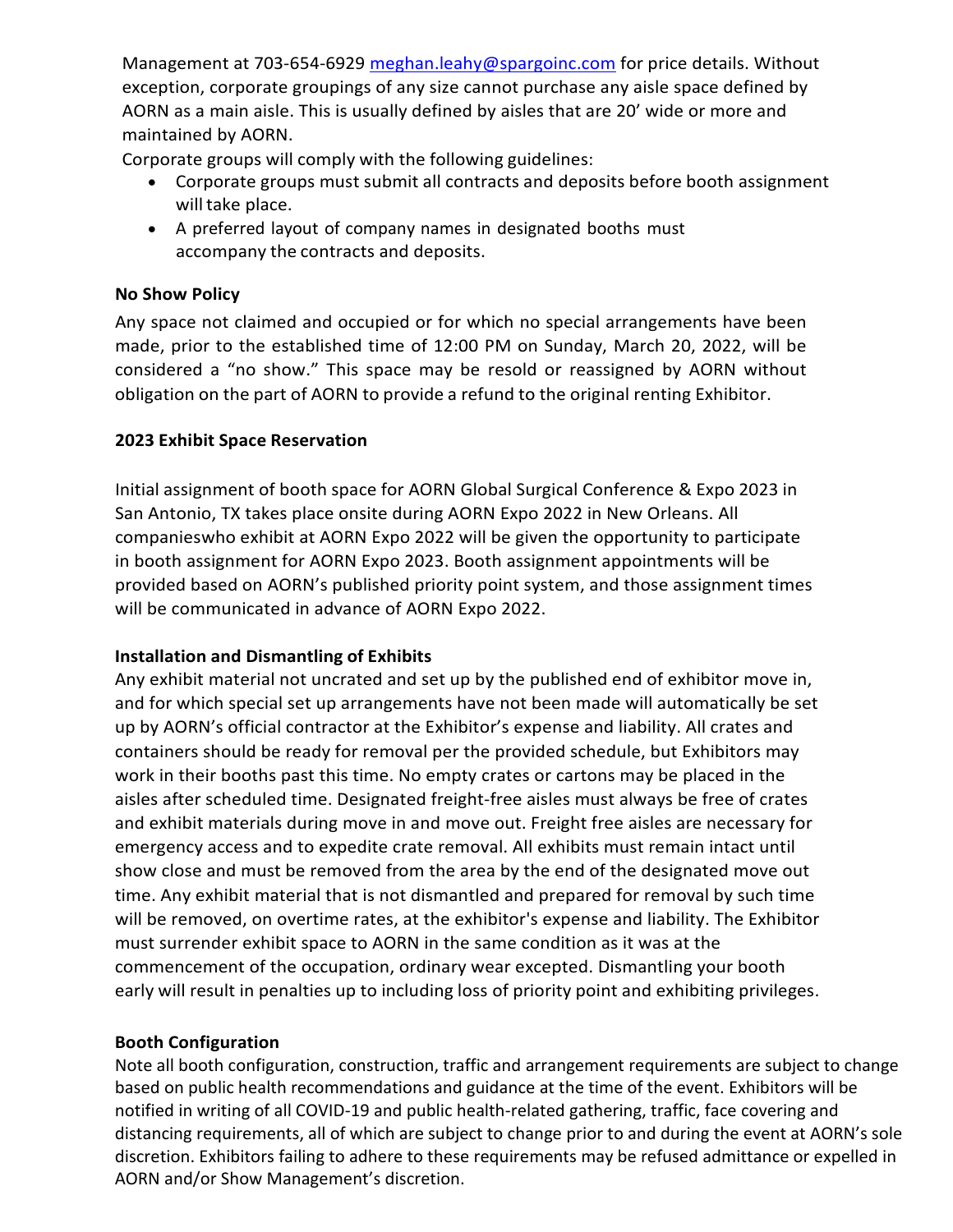## **Booth Design**

Inline booths consist of a 10' wide x 10' deep Linear Booth set with 8' high back drape and 3' high side drape. All booths must be carpeted. Career Center and Government booths receive carpet as part of their booth package.

## **Island Booths – 400 square feet or more**

AORN considers any 20'x 20' or larger free-form space configuration to be an island booth. Island exhibit spaces may occupy 100% of the rental space, but must adhere to the following rules:

- The design of the booth must allow accessibility from all four aisles.
- Equipment must be placed in such a manner that neither the viewer nor demonstrators are in the aisle.

• AORN has set a maximum height limit for all island booths of 25'. All towers, hanging signs, and displays will adhere to the 25' height limit from the exhibit hall floor to the top of the hanging sign. There are low ceilings in some parts of the exhibit halls and in those areas maximum height will be between 20 and 22' high.

• Provide sufficient see-through areas so as not to block the view of the adjacent exhibits. AORN requires a 50% see-through effect front to back and side to side, on the portion of the booth from the floor up to a minimum of 8' in height.

- Please refer also to Appendix A, found at the end of this document.
- Island exhibits are subject to show site review and, where necessary, modification will be made at the Exhibitor's expense.

• Floor plans and elevation blueprints for island exhibits must be submitted through the online Exhibitor Resource Center for approval by February 25, 2022. If proposed plans are not submitted and/or the construction is determined to be in violation of regulations, AORN reserves the right to prohibit assembly of the booth and is under no obligation to provide a refund or other restitution. Please contact Meghan Leahy, AORN Exposition Management, at 703-654-6929 or meghan.leahy@spargoinc.com with any questions.

All Exhibitors are responsible for ensuring that their booths meet all Expo Booth Exhibit Specifications, as provided in these Rules and Regulations, as well as Appendix A of this document and the rules and regulations of the Conference Facility (See Facility Information in the AORN Exhibitor Service Manual).

- All exhibits must conform to and enhance the professional, educational, and instructional atmosphere of the meeting.
- Maximum booth height allowed is 8' for inline booths and 25' for island booths (except for the areas of the hall that only allow for 20-22')
- All exhibits must be carpeted. Exhibitors may use their own carpet or order it from Freeman (Official Contractor). Order forms are included in the Exhibitor Service Manual.
- All exhibits must present an open atmosphere on the exhibit floor. 100% occupancy of exhibit space is not allowed, with the exception of Island Booths.
- Counters must be a minimum of 2' in from all sides.
- Floor plans and elevation blueprints for island exhibits or booths involving other unusual construction must be submitted through the online Exhibitor Resource Center for approval by February 25, 2022. If proposed plans are not submitted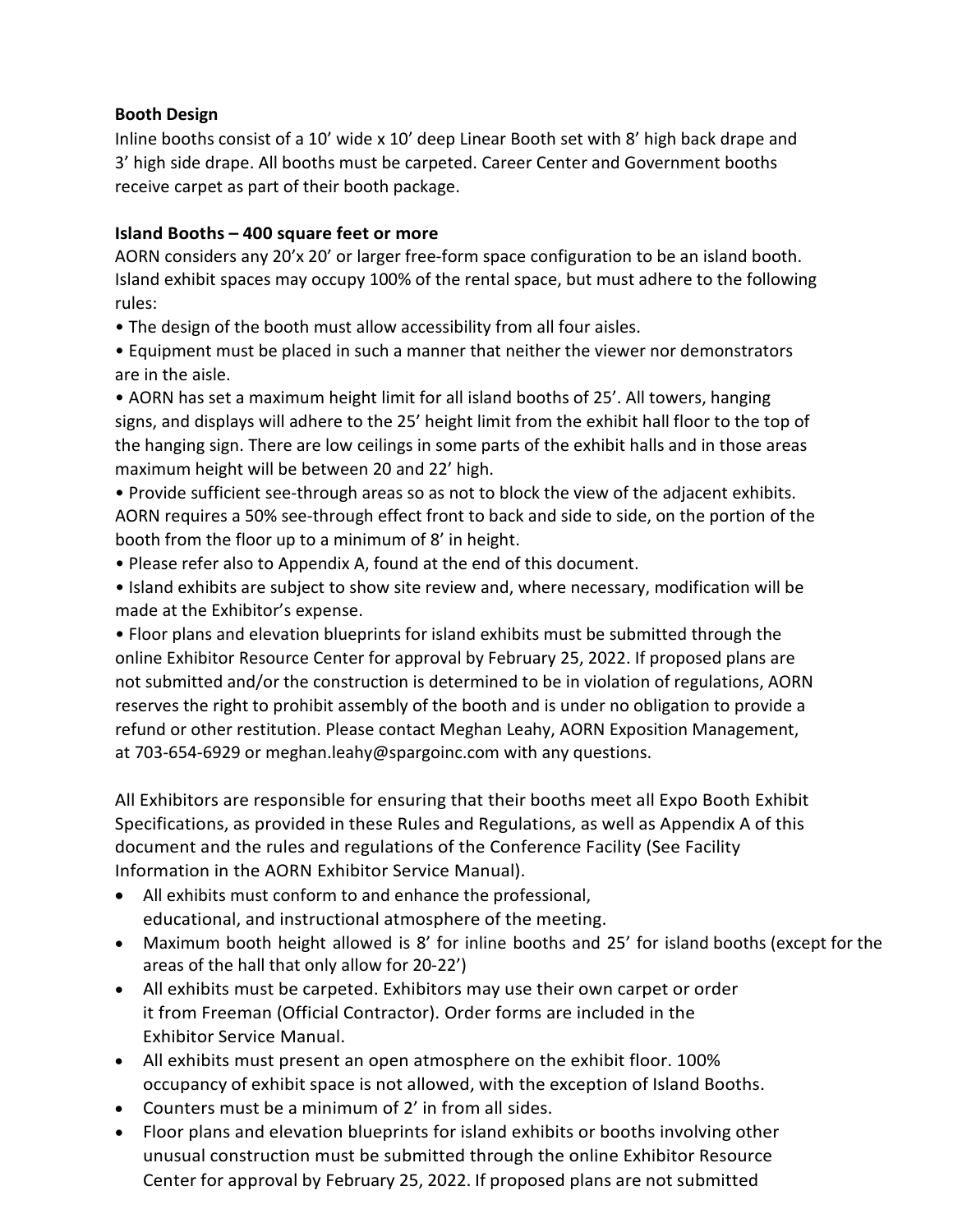and/or theconstruction is determined to be in violation of regulations, AORN reserves the right to prohibit assembly of the booth and is under no obligation to provide a refund or other restitution. Please contact Meghan Leahy, AORN Exposition Management, at 703-654-6929 or [meghan.leahy@spargoinc.com](mailto:meghan.leahy@spargoinc.com) with any questions.

- Multi-storied booths are permitted. The second level will be billed at rate of \$15.80 per sq. ft. Exhibitors with multi-storied booths must comply with all firesafety/structural limitations imposed by the Conference Facility and must bear the cost of any special security measures (i.e., fire watch) required by the Conference Facility.
- Any company intending to use a vehicle (car, van, truck, R.V., or bus) in an exhibit booth at the AORN Expo must obtain prior approval from AORN Exposition Management and must comply with the guidelines set forth by the Ernest N. Morial Convention Center. Please contact Meghan Leahy, AORN ExpositionManagement, at 703-654-6929 or [meghan.leahy@spargoinc.com w](mailto:meghan.leahy@spargoinc.com)ith any questions.

### <span id="page-8-0"></span>**ADA Compliance**

Exhibitors shall be fully responsible for compliance with all applicable provisions of the American Disabilities Act of 1992 with regard to their booth space, including, but not limited to, the wheelchair access provisions. Exhibitors should refer to [www.ada.gov](http://www.ada.gov/) to familiarize themselves with all applicable provisions. If a ramp or other accommodations are needed in order for an Exhibitor booth to be ADA compliant, they must be provided at the expense of Exhibitor. If an exhibit's construction results in an edge or step that is deemed to be a trip hazard, exhibitor will be asked to install, at their expense, signage, ropes and stanchions, or other materials to alert attendees to the hazard and protect the edge.

#### <span id="page-8-1"></span>**Booth Construction and Arrangement**

All exposed parts of displays must be finished to present an attractive appearance when viewed from the aisles or from adjoining exhibits. Carpeting of aisles is not permitted by any Exhibitor, nor shall there be any structures above aisles between facing linear booths, except for within Corporate Booth Groupings.

AORN reserves the right to order masking drape on-site to cover any exposed areas. Charges for any such on-site draping will be applied to the Exhibitor's service bill.

#### <span id="page-8-2"></span>**Carpet**

Carpet is mandatory for all booths. Exhibitors may use their own carpet or order it from Freeman (Official Contractor). Order forms can be found in the Exhibitor Service Manual.

#### <span id="page-8-3"></span>**Demonstration Areas**

All booths must be constructed or arranged in such a manner as to be able to accommodate the viewing audience inside the booth. This means demonstration areas may not be set on the aisle line of the exhibits. Aisles are not to be obstructed due to any activities within the booth. Speakers must be positioned facing the interior of the booth/demonstration area.

#### <span id="page-8-4"></span>**Fire Safety Regulations**

Exhibitors are responsible for ensuring that their exhibit complies with the complete list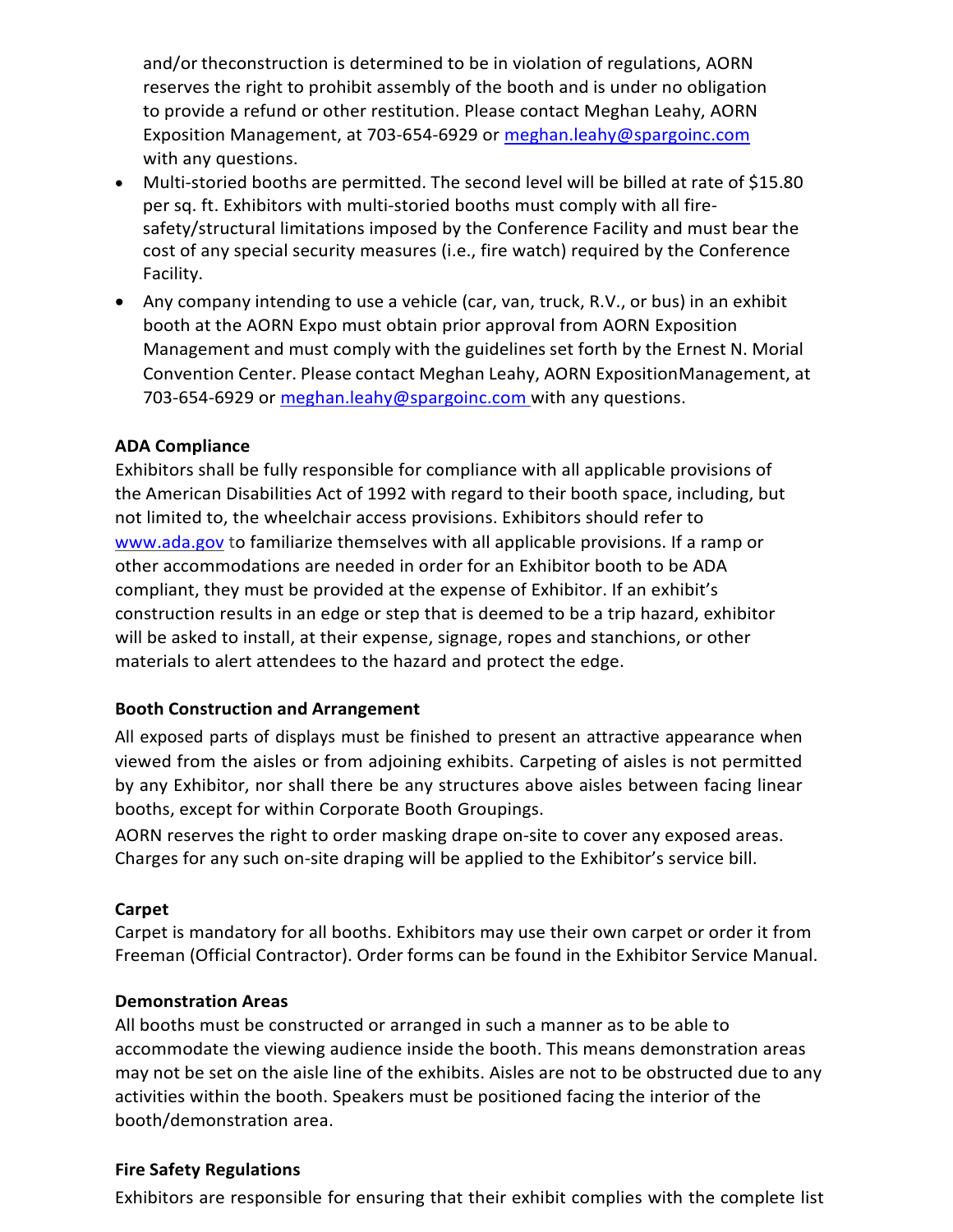of fire regulations included in the Exhibitor Service Manual. The following does not encompass all of the host city fire codes; however, it does provide basic rules governing exhibits during the AORN Expo.

• All materials used in construction and decoration of an exhibit must be flame retardant. Fabrics must be certified as flame retardant, or a sample must be available for testing. Materials that cannot be treated to meet the requirement may not be used.

• All exits and exit aisles must be kept clear and unobstructed. No furniture, signs, chairs, or displays may protrude into aisles.

• Designated "no freight" aisles must remain clear of crates and exhibit materials during move-in and move-out. These aisles are required for emergency access throughout the hall and to expedite freight and empty crate moving.

• All fire hose racks, fire extinguishers, and emergency exits must always be visible and accessible. This includes fire protection equipment located within exhibits. Exits and exit signs may not be covered by drapes nor obscured from view by exhibit components.

### <span id="page-9-0"></span>**Hanging Signs**

Hanging signs will be allowed for all Island Booths. AORN has set a maximum hanging sign height limit of 25' from exhibit hall floor to the top of the hanging sign. Be sure to review the floor plan and check placement of your booth carefully to be certain the ceiling areas will not impact your booth plans. Hanging signs are to remain within the confines of booth space and will not extend out past contracted square footage.

- Hanging signs cannot block show management signs (aisle, directional, etc.).
- AORN signs will not be moved to accommodate visibility of hanging signs.
- Materials must be flame-retardant in accordance with the host city's Fire Department regulations.

## <span id="page-9-1"></span>**Identification of Exhibit Space**

All exhibit booths will be identified with a booth number on the floor. Linear and perimeter booths will have an identification sign (7" x 44") giving the Exhibitor's name and booth number, which will be provided, upon request, from Freeman (form submission required; see Exhibitor Service Manual).

## <span id="page-9-2"></span>**Exhibitor Activities**

## <span id="page-9-3"></span>**Association Name and Logo Usage**

The AORN name and logo are the exclusive, trademarked property of AORN. The AORN logo may not be used in any way (i.e., promotional literature, giveaways, etc.), without specific written approval from AORN. Exhibiting companies may use the designated AORN Expo logo and/or the tagline "AORN Global Surgical Conference & Expo 2022" on promotional items for the conference for the current conference year. Except for the foregoing use, Exhibitor is granted no rights to use the names, slogans, service marks, trademarks, trade names or logos, of AORN for any purpose in connection with the AORN Expo or otherwise. Information and guidelines will be included in the Exhibitor Service Manual, available in January 2022.

## <span id="page-9-4"></span>**Business Conduct**

Sales on the Exhibit floor at the AORN Expo are permitted, provided all transactions are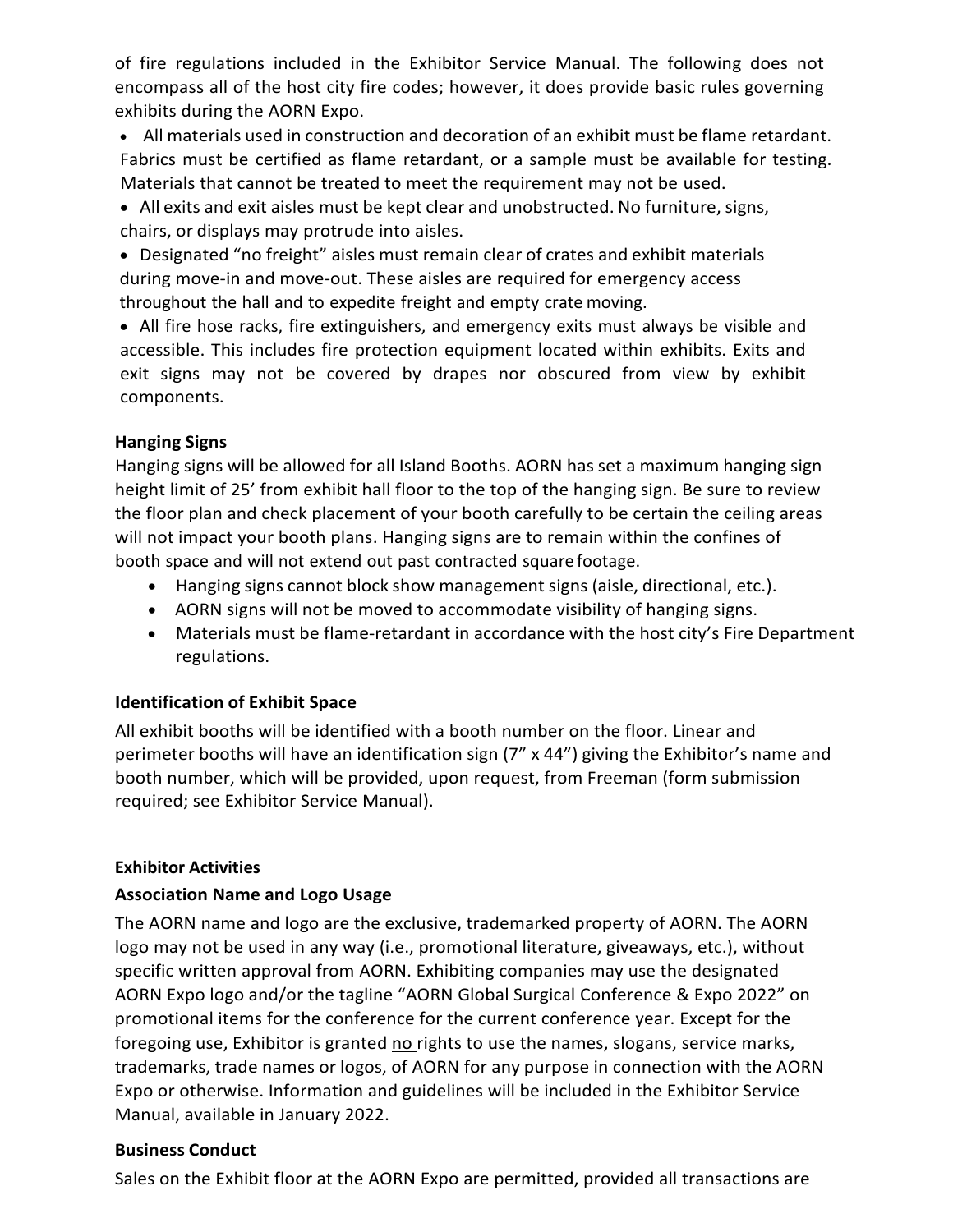conducted in a manner consistent with the professional nature of the exhibits. AORN reserves the right to restrict sales activities for any reason. Rules governing booth activities include, but are not limited to:

- Exhibitors may not advertise or display goods other than those manufactured or sold by them in the regular course of their business. The sale of novelty products such as bags, T-shirts, sunglasses, etc., is strictly prohibited.
- Booksellers displaying and selling the same products/titles as those being sold in the AORN Book Store must not undersell the AORN Book Store, as priced at <http://www.aornbookstore.org/>
- Fundraising on the exhibit hall floor is not permitted.
- Publishers of perioperative nursing publications will be allowed to exhibit at the AORN Expo and will be permitted to distribute publications and bonus issues from their assigned booth space; however, soliciting for advertising from AORN Exhibitors at Expo is strictly prohibited.
- It is the responsibility of the Exhibitor to secure any licenses or permits that may be required to conduct sales and to collect and remit all city and state sales taxes, as necessary. Exhibitor understands and agrees that any sales of tangible personal property or services from exhibitor's booth may require exhibitor to register with the [City of New](https://nola.gov/onestop/events/food-sales-preparations/retail-sales/) [Orleans](https://nola.gov/onestop/events/food-sales-preparations/retail-sales/) and to collect and report sales tax in accordance with the municipal code.
- Exhibitors may not assign or sub-let any space allotted to them to other companies.

## <span id="page-10-0"></span>**Education on the Exhibit Floor**

Pfiedler Education is the exclusive education provider through which Exhibitors are permitted to provide educational materials with CE to attendees. Any exhibitor wishing to provide CE to attendees must utilize Pfiedler Education to develop and distribute that education. For more information, please contact Andi Dewes BSN, RN – Director of Sales & Marketing – a[t adewes@pfiedler.com](mailto:adewes@pfiedler.com) or 612.219.0576.

Presentations given at the booths must be no longer than 20 minutes, and sufficient booth space must be allocated to accommodate the attendees within the booth space; they may not stand in the aisles or meet outside the contracted booth space.

## <span id="page-10-1"></span>**Ancillary Activities**

Exhibitors are allowed to hold events and gatherings outside of the exhibit floor, provided that the timing of these events do not conflict with official AORN Expo events, and that the appropriate application has been submitted to and approved by AORN. Exhibitors are required to login to the AORN website using their email address. There is a \$750 fee for setting up meeting space in the hotel block in New Orleans. Exhibitors will be responsible for all event costs at the venue. All requests will be reviewed and approved on a first come, first-served basis. Space is limited, so please submit the [online form](https://www.aorn.org/Member_Apps/form/ExhibitorMeetingRequests) by February 1, 2022. Please email Ali Triola atriola@aorn.org at AORN with any questions.

## <span id="page-10-2"></span>**FDA Approval**

Exhibitors must abide by all applicable FDA regulations. All products and services exhibited at the AORN Expo shall comply with FDA policy and procedures. Inclusion of any product that is an investigational device or an investigational drug is permitted; however, such products must be clearly marked as such. Exhibitors must ensure that with respect to all such devices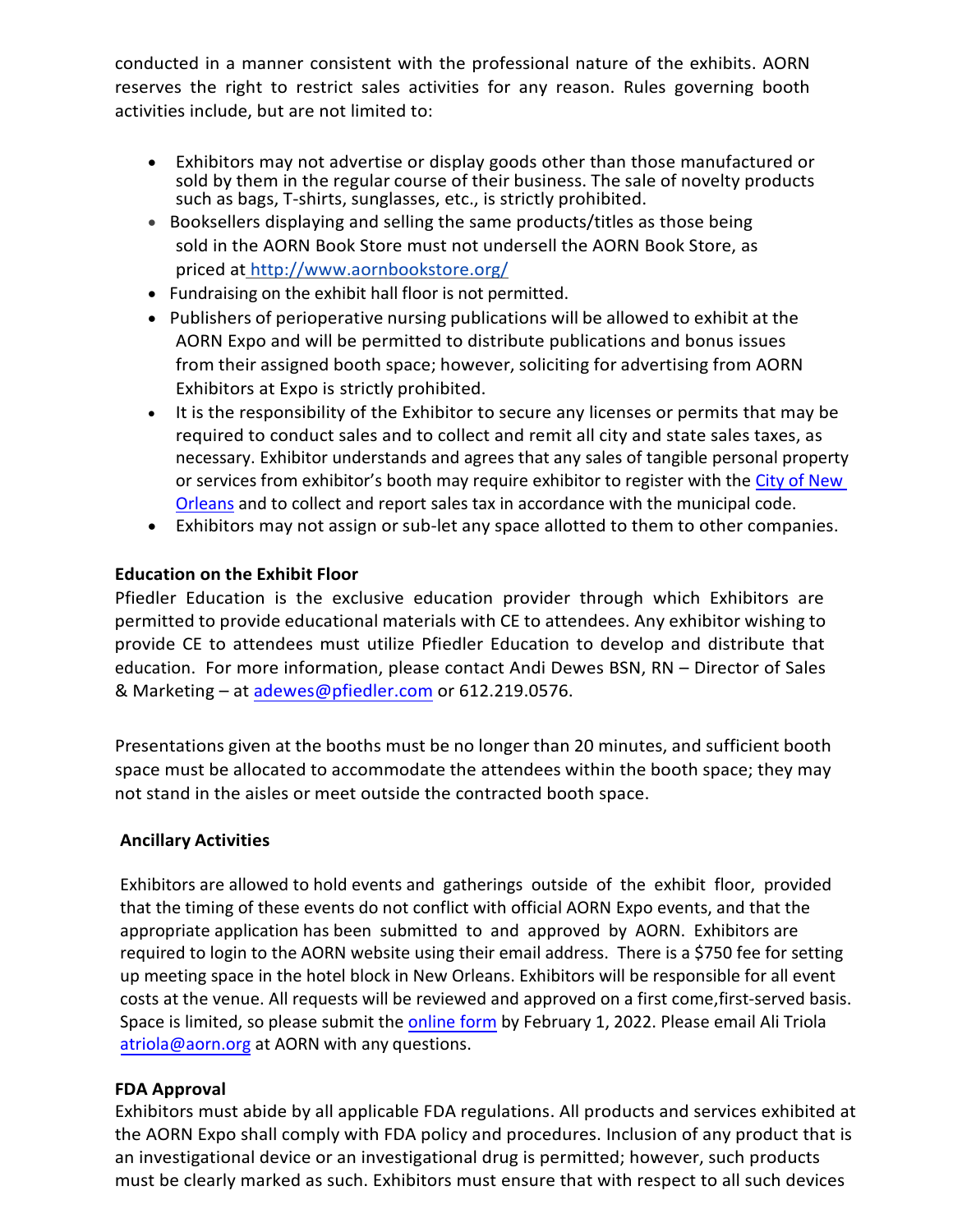or drugs, only permissible pre-approved dissemination of scientific and educational information is provided at the exhibit and appropriate disclosures and cautionary notices are included with the devices or drugs. Exhibitors are reminded that the FDA prohibits the advertising or other promotion of investigational or unapproved drugs or devices. The FDA also forbids the promotion of approved drugs or devices for unapproved uses. In addition, under FDA rules, the background of the exhibit must show the generic name of any drug product featured. For additional information contact the FDA at: 1-888-INFO-FDA (1-888-463- 6332) or [http://www.fda.gov.](http://www.fda.gov/)

## <span id="page-11-0"></span>**Exhibit Representative Conduct**

AORN reserves the right to expel or refuse admittance to any Exhibitor or booth personnel whose conduct is, in AORN's sole discretion, not in keeping with the character and/or spirit of the AORN Expo. Exhibitor personnel may not enter or photograph the exhibit space/meeting rooms of another exhibitor without permission from the latter. At no time may anyone enter an unstaffed booth of another exhibitor. Rules governing conduct and activities include but are not limited to:

## <span id="page-11-1"></span>**Aggressive Behavior**

Any aggressive or threatening behavior, whether verbal or physical, directed toward attendees, fellow Exhibitors, or any event staff is strictly prohibited.

## <span id="page-11-2"></span>**Booth Staffing**

All exhibit booths must be staffed by at least one representative of Exhibitor during public exhibit hours. Booths that are not staffed are in violation of the rules and regulations and will be subject to penalty up to and including loss of priority points and exhibiting privileges.

# **Food and Beverage on the Exhibit Floor**

Exhibitors will be permitted to distribute select food and beverage items. Any food/beverages distributed by Exhibitors must be arranged through [Centerplate,](https://mccno.com/wp-content/uploads/2020/08/NOLA-Exhibit-Catering-Menu.-Making-it-Safer-to-Be-There-V2.pdf) the exclusive provider of food and beverage in the Ernest N. Morial Convention Center. A varietyof items are available via the official food service provider. Despite availability on catering menus, plated items, grilled or odorous foods are expressly prohibited on the Exhibit Floor except during the Opening Reception. Popcorn is not permitted at any time. Exhibitors that will be providing food and beverage to

attendees in their exhibits must order and pay for porter service through Freeman, the exclusive provider of porter service at the Ernest N. Morial Convention Center.

# **Giveaways, Drawings and Presentations**

Distribution of stick-on decals is strictly prohibited. Distribution of items containing magnets is expressly prohibited, as they demagnetize attendee registration cards, which compromises lead retrieval data. If Exhibitor's giveaway is determined to be objectionable or inappropriate, AORN has the right to refuse to allow Exhibitor to distribute it. Please submit a description of the item to be given away through the Exhibitor Resource Center.

AORN applauds AdvaMed's Code of Ethics for Interactions with Health Care [Professionals](http://advamed.org/res/112/advamed-code-of-ethics-on-interactions-with-health-care-professionals) and [PhRMA's Code on Interactions with Healthcare Professionals. A](http://www.phrma.org/sites/default/files/pdf/phrma_marketing_code_2008.pdf)ORN's Guidelines for Relationship with industry are consistent with these codes and enable companies to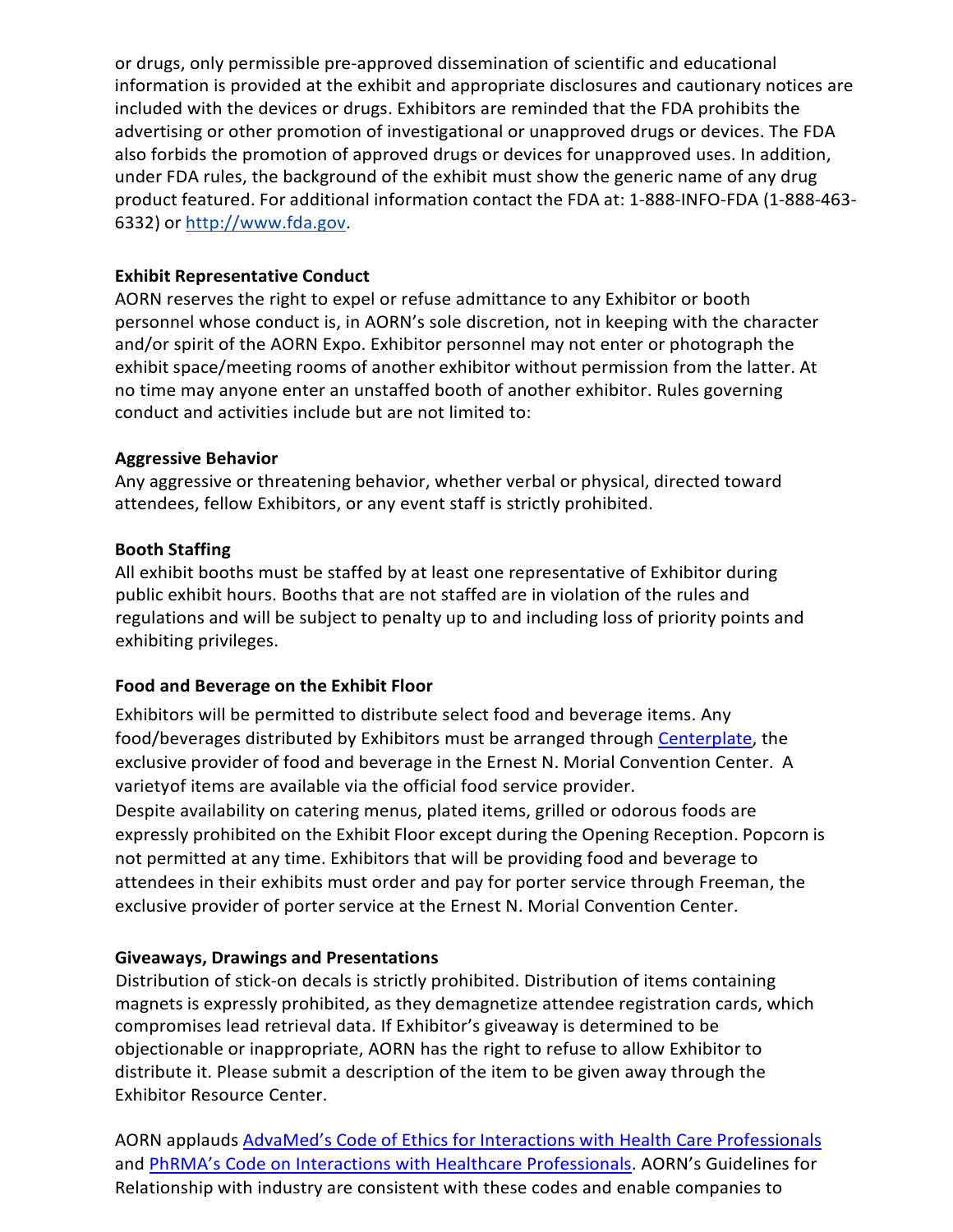voluntarily abide to their industry codes of conduct. However, since these codes are industry-specific and voluntary, AORN does not see itself in the role of enforcement of these codes and will therefore defer to the judgment of each company's compliance department for interpretation and application of those rules.

Published and/or posted drawing times are not allowed in exhibit booths during exhibit hours, however, attendees may register for a drawing to be held outside exhibit hours. Winners may be posted in the booth the following day or notified by mail. Presentations considered to be objectionable and not in the best interest of AORN and its purpose of education, as determined by AORN in its sole discretion, are discouraged. Exhibitors are responsible for making arrangements to get prizes to the winners after the event and at their expense. There is not a dedicated area at the AORN Global Surgical Conference & Expo for prize distribution*.*

Prize awards, lotteries, drawings, contests, favors, advertising premiums, or any other items should not exceed \$100 in value and must be pre-approved by Exposition Management. All items to be given away should be submitted through the Giveaway Request Form which available in the online Exhibitor Resource Center. Requests for approval of such giveaway's items must be submitted by February 25, 2022, and include a sample, photograph, or description of the item (if there will be a drawing, eligibility requirements, etc.). Prizes should be related to job performance or enhancement and not personal in nature.

## <span id="page-12-1"></span>**Infectious Medical Waste Handling and Disposal**

No infectious medical or other waste shall be permitted at AORN Expo without the prior approval of AORN and the Conference Facility. It is the responsibility of the Exhibitor to comply with federal and state regulations concerning the screening, handling, and disposal of all infectious medical waste.

## <span id="page-12-2"></span><span id="page-12-0"></span>**Laser Policy**

Exhibitor will adhere to the following laser policy:

- Exhibitors may operate lasers in a fashion to exhibit aiming beams such as helium-neon lasers.
- Exhibitors may not operate carbon dioxide, argon, and neodymium YAG lasers in a therapeutic or treatment mode without providing appropriate smoke evacuation and a suitable enclosed place with eye protection for those viewing the laser.

# <span id="page-12-3"></span>**Lighting**

Exhibitors will adhere to the following minimum guidelines when determining booth lighting:

- No lighting fixtures, lighting trusses or overhead lighting are allowed outside the boundaries of the exhibit space, nor may they hang from the ceiling.
- Lighting should be directed to the inner confines of the booth space. Lighting may not project onto other exhibits, show aisles, columns, or wall space. This includes the projection of images and/or logos.
- Lighting that spins, rotates, pulsates, or features other specialized effectsshould be in good taste and not interfere with neighboring Exhibitors or otherwise detract from the general atmosphere of the event.
- The projection of images/logos/products onto columns and/or walls is prohibited.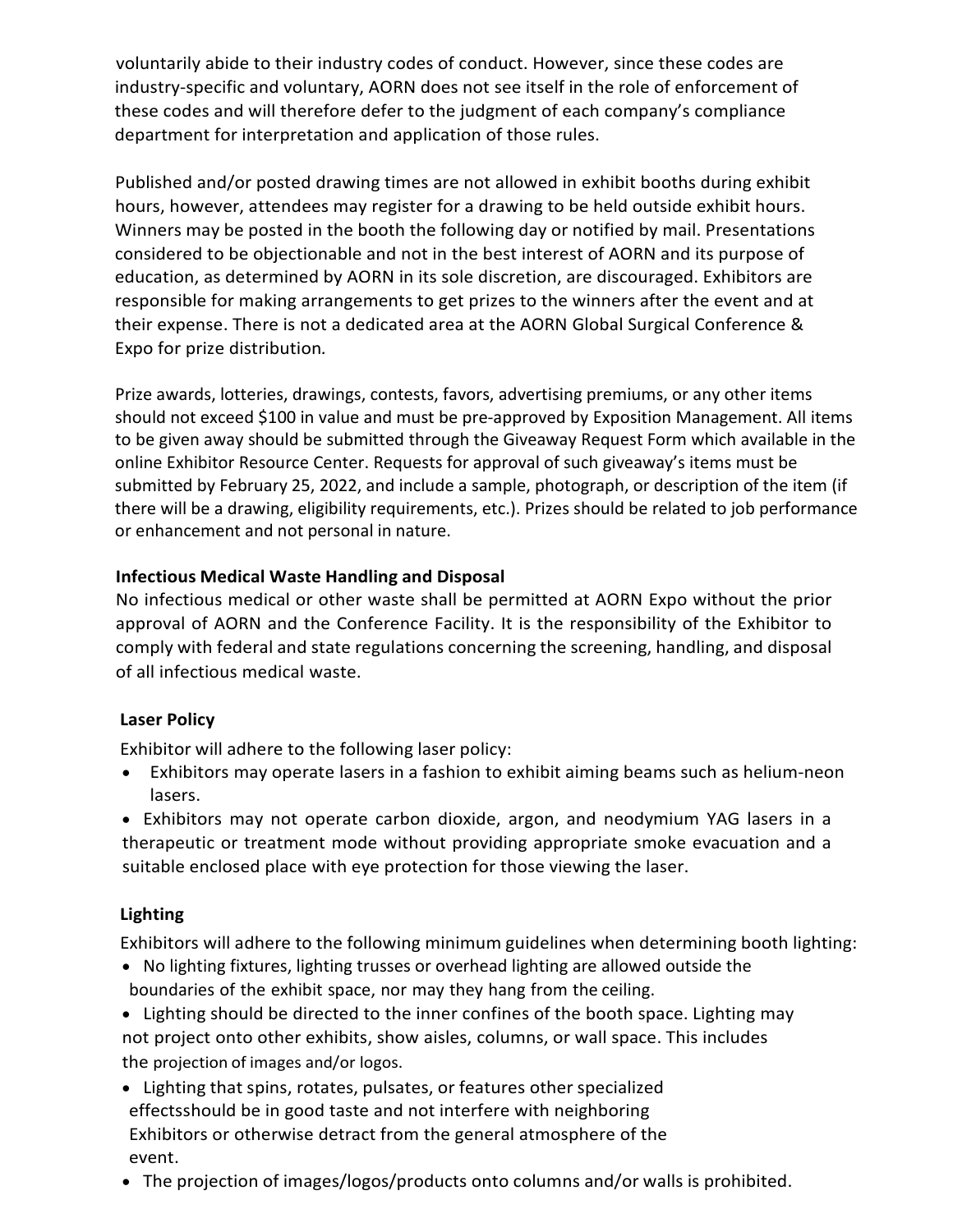### <span id="page-13-0"></span>**Market Research**

Market research or recruiting for market research is prohibited on the exhibit floor. Third party market research firms will not be permitted within the Conference Facility or the AORN hotel block during AORN Expo. Exhibitors who desire to conduct either qualitative or quantitative market research must use the AORN Industry Partnership Team. Please contact the AORN Industry Partnership Team at 800-755-2676, ext. 280 or email at [partner@aorn.org](mailto:industry@aorn.org) for a detailed quote. More information can also be foundo[nwww.aorn.org/industry-partners/market-research.](http://www.aorn.org/industry-partners/market-research)

#### <span id="page-13-1"></span>**Media Events**

Exhibiting companies may not hold media events in their booth space without prior approval from AORN. Companies wishing to hold media events outside of their booth space must follow the procedures for Ancillary events outlined under the Ancillary Activities heading of this document.

#### <span id="page-13-2"></span>**Music Licensing**

AORN is required to maintain a music licensing agreement with Broadcast Music, Inc. (BMI) and American Society of Composers, Authors, and Performers (ASCAP) for the use of live and recorded music played in conjunction with the AORN Expo. Exhibiting companies that use live or recorded music at a hospitality function or meetings during the AORN Expo will be required to obtain and pay for the respective music licensing fees through these companies. Please contact AORN if you require contact information for BMI and ASCAP.

#### <span id="page-13-3"></span>**Photographs**

Only AORN may grant permission to photograph or videotape the exhibit hall. Exhibitors may take photographs of their own booths using a non- professional cameras and cell and smart phones are allowed in the exhibit hall. No other audio/video recording devices are allowed. AORN defines a professional camera as anything with a removable lens and/or any camera with a 3x zoom capacity or greater than 10 megapixels. For professional photographs of their booth exhibitors should fill out the order form from the AORN Official Photographer located in the Exhibitor Service Manual. Exhibitors may only photograph their booth during hours that the exhibit hall is open. Access to the exhibit before or after hours must be approved by show management. For approval, please contact Meghan Leahy, AORN Exposition Management at 703.654.6929 or [meghan.leahy@spargoinc.com.](mailto:meghan.leahy@spargoinc.com) No representative of any Exhibitor will be allowed to photograph or video another Exhibitor's booth.

### <span id="page-13-4"></span>**Prohibited Items and Actions**

The following are prohibited:

- The use of balloons or lighter-than-air as part of an exhibit display or as a giveaway.
- Live animals on the show floor as a part of any exhibit.
- Children under the age of 16 will not be allowed on the floor at any time.
- See also Drawings and Presentations for regulations regarding these events.
- See also Food for specific items that are disallowed.
- CBD Products: Companies are not allowed to display CBD products at Expo.
- Distribution of any materials in any official AORN Expo location other than Exhibitor's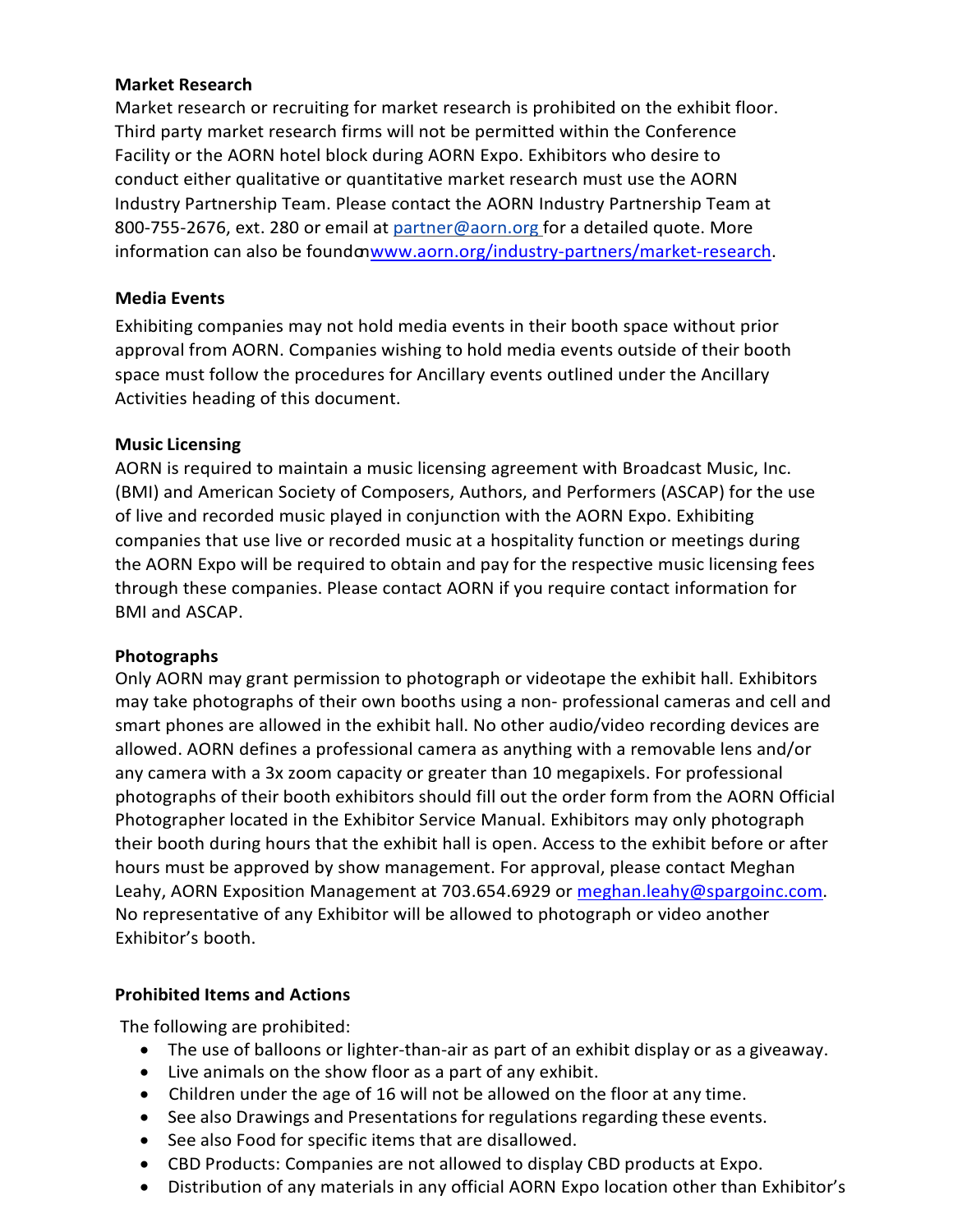assigned space is prohibited, unless written permission is given byAORN

• Exhibitors and/or sales representatives are not permitted to conduct any activities in other exhibiting companies' booths or in any public aisle space.

### <span id="page-14-0"></span>**Smoking**

Smoking and vaping are prohibited at all AORN Expo functions, at all times, including in the exhibit hall from start of installation through the end of the dismantling process.

### <span id="page-14-1"></span>**Sound Restrictions**

Audio-visual and other sound and attention-getting devices are permitted only if they do not interfere with the activities of neighboring Exhibitors. Public address, sound-producing, or amplifying devices which project sound must be tuned to conversational levels. Sound systems may not exceed booth height restrictions, and any system must be directed into the booth. All sound equipment must remain in the confines of contracted space. The Exhibitor is responsible for any and all fees that may be due for the use of copyrighted music used in audio presentations (See Music Licensing). AORN reserves the right to determine at what point sound constitutes interference with other Exhibitors.

### <span id="page-14-2"></span>**Exhibit Floor Access**

Please see the Exhibitor Service Manual for information regarding Exhibit Hall access during installation, dismantle, and official show hours. During official show hours, exhibitors are permitted to enter the hall one and a half hours prior to the published opening time each day and may remain in the hall up to one hour after published hall closing time.

## <span id="page-14-3"></span>**Registration and Badges**

Exhibitor personnel registration is available via AORN's online registration system, or in person at the event. The online system allows you to purchase, add, delete, and modify registration information for your company.

- Five (5) free badges are provided for every 10' x 10' unit contracted.
- Additional Personnel Badges may be purchased for a fee.
- Replacement Badges may be purchased for a fee.
- Cancelled Exhibitor registrations will not be refunded, but substitutions will be accepted at no additional cost.
- Each representative of an Exhibitor must always wear the official badge while in the exhibit area.
- Exhibitor badges will display the name of the company shown on the exhibit space contract-no exceptions.

Online registration will open in January 2022.

### <span id="page-14-4"></span>**Exhibitor Access to Educational Sessions**

The Exhibitor badge admits booth personnel into educational sessions on a space available basis. Booth personnel who wish to receive CE credit for attending sessions must register as an Expo attendee, meet registration requirements, and pay the appropriate fees.

#### <span id="page-14-5"></span>**Non-Exhibitors**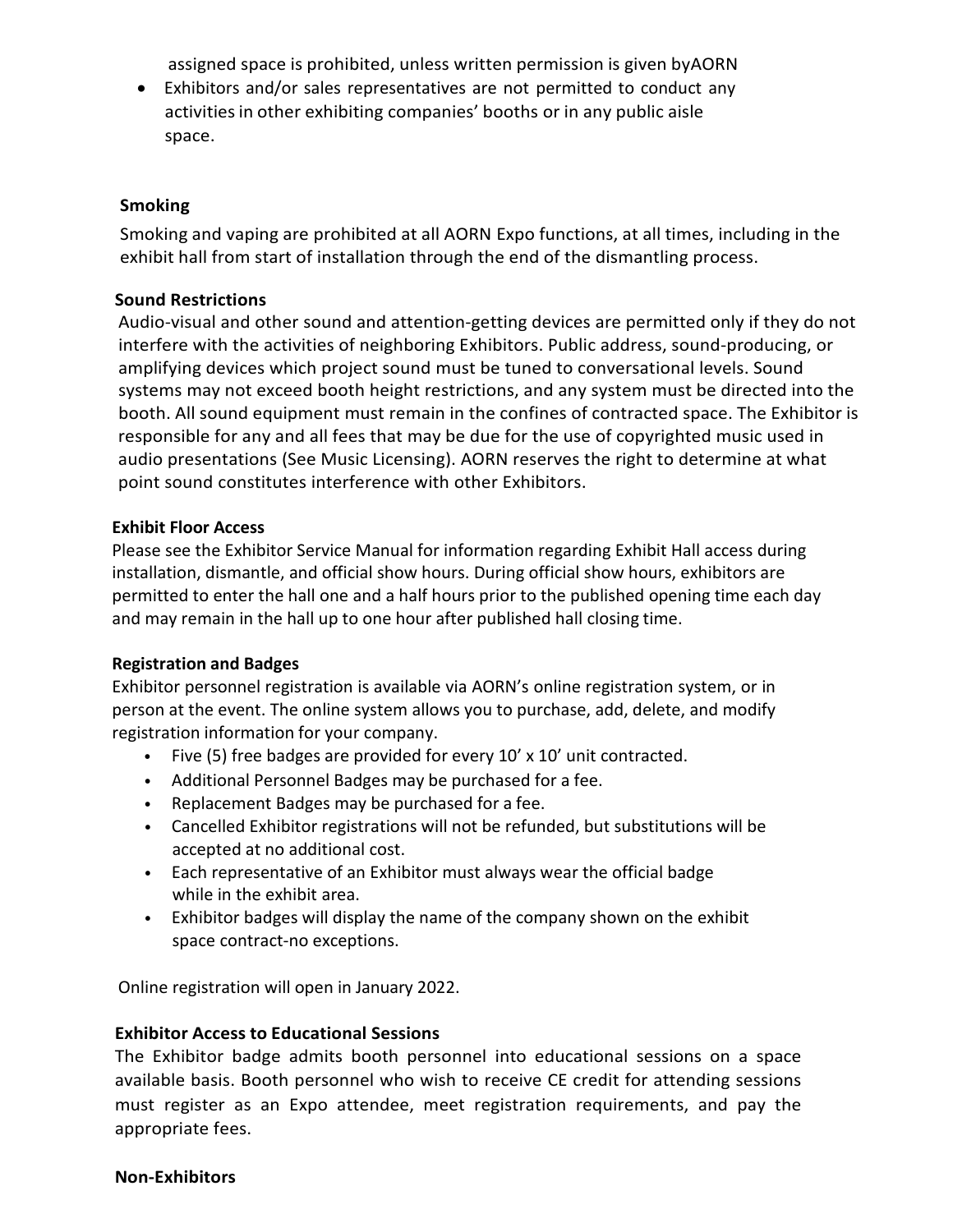The exhibit floor is limited to registered attendees of the AORN Expo as well as registered representatives of business firms, manufacturers, professional organizations, and dealers who have contracted or paid for exhibit space assignments. No other persons or concerns will be permitted to demonstrate their products or distribute advertising materials in the exhibit hall or Conference Facility. Non-exhibiting attendees may visit the exhibit floor using one of the following badge types:

## <span id="page-15-0"></span>**Prospective Exhibitor Badges**

Prospective Exhibitors who wish to view the exhibit hall and determine their participation at future meetings may purchase badges on-site at Exhibitor Registration. A prospective Exhibitor is defined as a company that has not exhibited at the AORN Expo within the past five years. A company business card and entrance fee per badge is required.

## <span id="page-15-1"></span>**Manufacturer's Representatives**

Manufacturer's Representatives may purchase a badge onsite at Exhibitor Registration. A business card and entrance fee per badge is required.

### <span id="page-15-2"></span>**Guest Badges**

Exhibitors may wish to invite guests to visit the exhibit hall floor. These guests may include but are not limited to, customers, nurses, and investors. Exhibitors may provide guests with a VIP pass that grants them access to the exhibit hall floor only. AORN will distribute the VIP passes in advance to exhibitor and marketing contacts. Guests may present the VIP pass at the registration desk on-site to receive their badge. All other non-VIP guests will need to purchase an Expo Hall Pass at the registration desk.

## <span id="page-15-3"></span>**Exhibitor Lists**

Exhibitor lists are the property of AORN. This list will not be released by AORN to anyone, except for those companies that are contracted by AORN in specific relation to the execution of AORN Expo 2022 (i.e., Official Contractor, Show Photographer, or Lead Retrieval System provider).

### <span id="page-15-4"></span>**Good Neighbor Policy**

Please respect your fellow Exhibitors by respecting the rights of each Exhibitor on the floor to have a profitable show, while conforming to all rules & regulations. Entering another exhibiting company booth to solicit business is strictly prohibited. Photographing another exhibitor's booth or product(s) without their consent is prohibited. Should you encounter behavior that violates this policy, please contact your floor manager immediately so he/she may deal with the situation appropriately.

### <span id="page-15-5"></span>**Right of Inspection**

AORN and AORN Exposition Management shall have the right at any time to enter Exhibitor's booth or otherwise inspect Exhibitor's display. AORN, at its sole discretion, shall have the right to restrict or require the modification or removal of any element or display in Exhibitor's booth which it considers unsuitable in the AORN Expo. Floor managers will endeavor to make you aware of violations during booth installation however some violations may not be visible until set up is complete. Compliance with correcting violations is mandatory. Non-compliance will result in a penalty to include a loss of priority points or exhibiting privileges.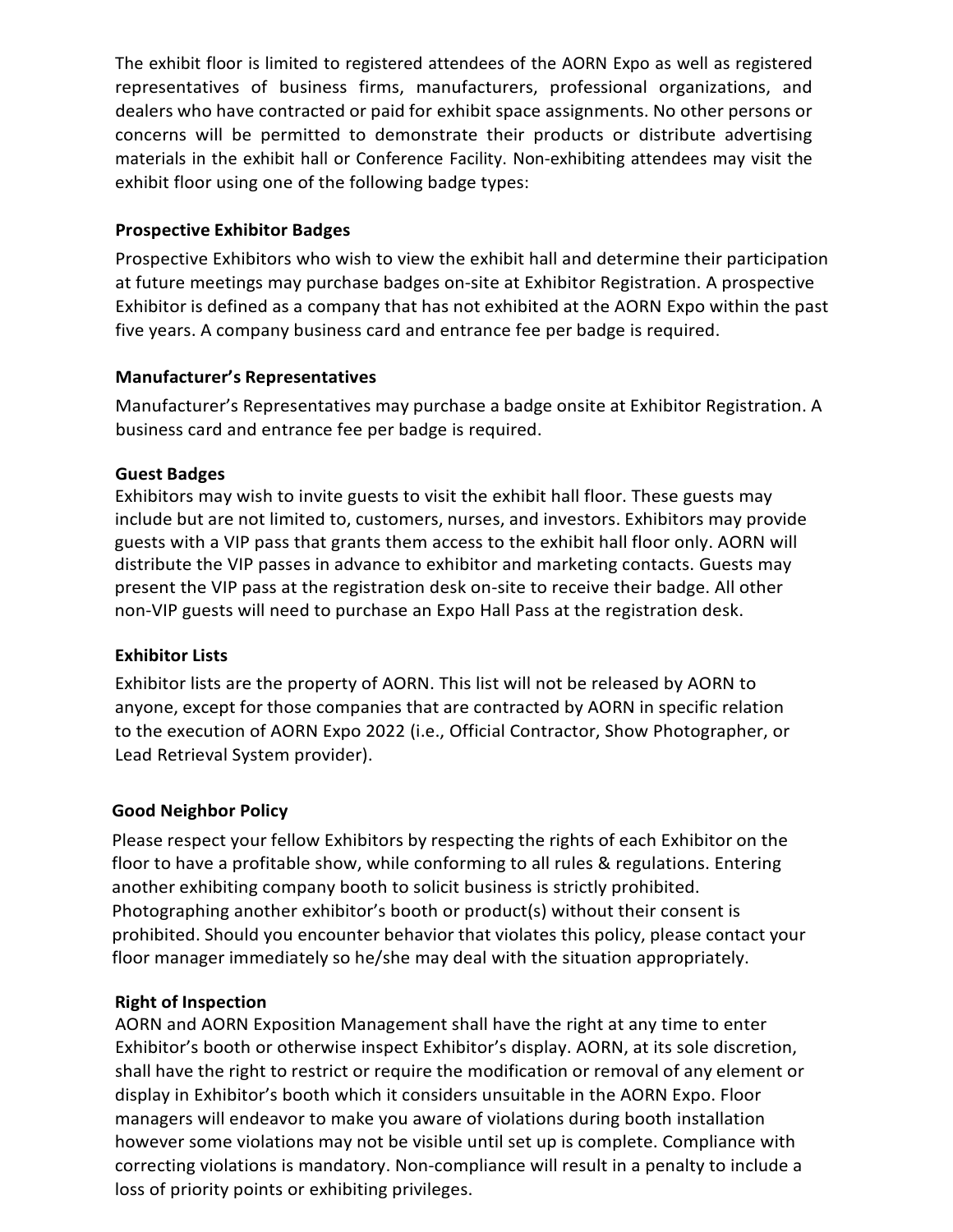## <span id="page-16-0"></span>**Third-Party Vendors and Agencies**

AORN will not work with third party agencies without an authorization letter from the exhibiting company. Third parties acting on the behalf of/or representing the Exhibitor must adhere to all AORN rules and regulations. It is the Exhibitor's responsibility to make its agencies and/or contractors aware of all guidelines and deadline dates, and to forward service Manuals, forms, and promotional materials to third parties.

## **Exhibitor Appointed Contractors (EAC)**

The Convention Industry Council defines an Exhibitor Appointed Contractor (EAC) as "any company other than the designated "official" contractor providing a service to an exhibitor". These include installation and dismantle companies, display, and design companies, photographers, florists, audio/visual companies, computer rental companies, security, etc. Generally, if the person is not an employee of your company (with the exception of manufacturer's reps), and they will be working on your equipment, display or products, they are considered an EAC. Material handling is an exclusive service provided by the Official Contractor as appointed by show management.

# *Exhibitors and Exhibitor Appointed Contractors (EAC) must comply with the following guidelines:*

- An EAC shall have the right to provide services (excluding non-exclusive services)) and to utilize qualified employees on the exhibit floor as requested by an exhibitor. Exhibitors must submit a Notification of Intent to Use Non-Official Contractor to AORN Exposition Management through the online Exhibitor Resource Center by February 25, 2022.
- The EAC must carry public liability insurance for bodily injury and property damages in the minimum amount of \$1,000,000 and Workers Compensation in accordance will local law. A Certificate of Liability Insurance must be submitted to AORN Exposition Management through the online Exhibitor Resource Center by February 25, 2022, verifying public liability insurance for bodily injury and property damage for the time period covering the Exhibition, including move-in exhibit hours, and move-out, and naming the AORN, SPARGO, Inc., The Freeman Companies and the Ernest N. Morial Convention Center enter as additional insured. AORN should be listed as the certificate holder.
- The EAC must abide by existing labor regulations or contracts and rules and Guidelines established by the exhibition facility and AORN. All services provided by an exhibitor-appointed contractor must be completed in a timely, professional manner and within the established times for move-in and move-out.
- The EACs are required to have all licenses, permits or bonding required by federal, state and country or municipal governments, prior to commencing work, and shall provide AORN with evidence of compliance.
- The exhibit floor, aisles, loading docks, service and storage areas will be under the control of the AORN's designated official service contractor.
- The EAC must possess and be prepared to present a true and valid order for service from an exhibitor to AORN Exposition Management to permit admittance to the exhibit floor.
- An EAC should perform all services in a professional manner and not engage in solicitation of current or future business on the exhibit floor during move-in, exhibit hours, or move-out. Exhibitors are responsible for the conduct of the contractors they appoint.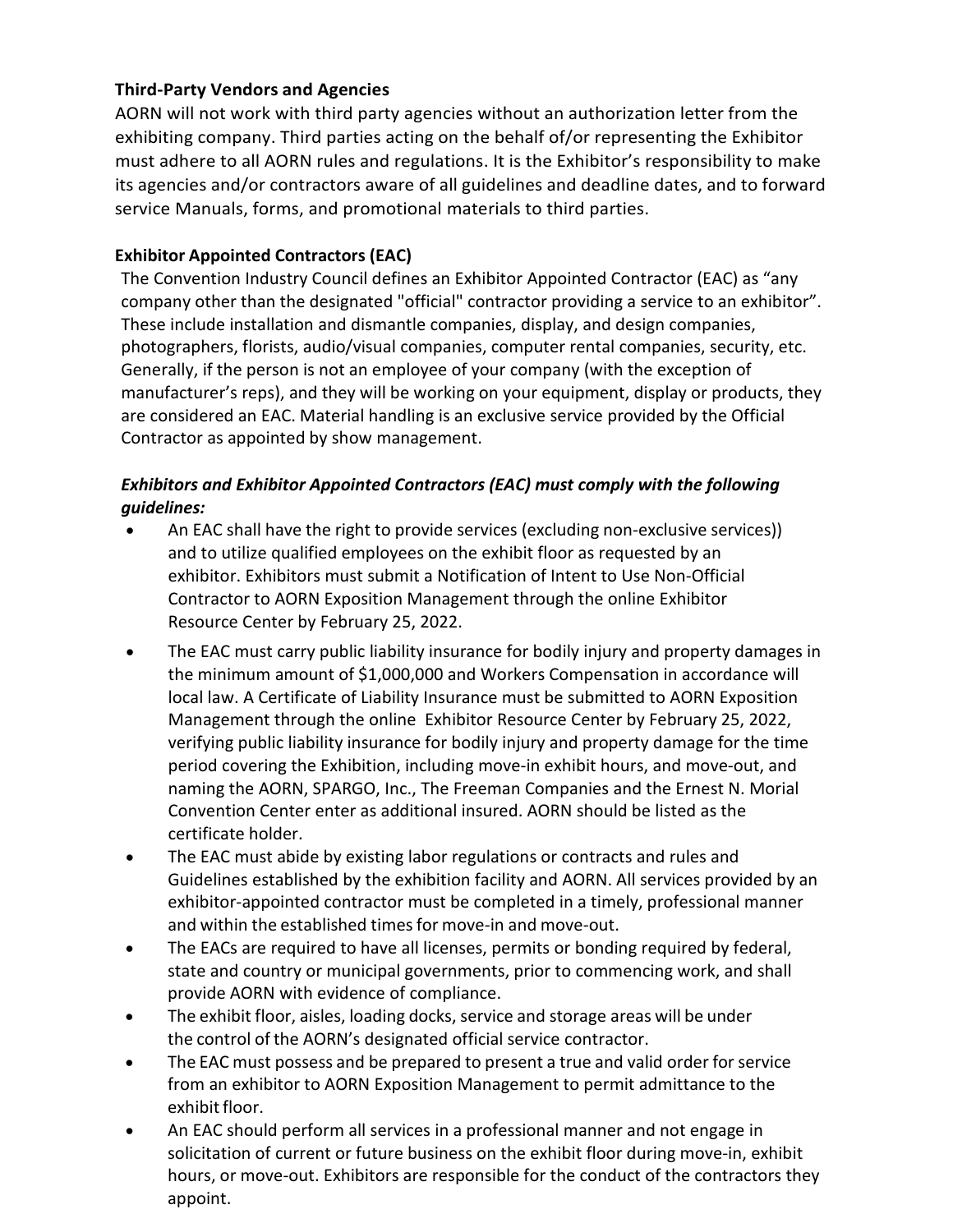- An EAC will need to submit to show management at least 15 days prior to Exhibition move-in, names of all employees who will be working in the exhibit hall prior to the commencing work. These individuals must follow the rules of ingress and egress for the exhibit hall. The EAC must also submit the names, addresses and telephone numbers of key personnel to contact in the case of emergency, and designate a contact in the area local to the Exhibition to handle emergency situations during the period of the Exhibition.
- EACs must confine operations within the exhibit area of the client exhibitor. Aisle and vacant areas of the exhibit hall may not be used as work areas or storage and dispatch areas. It is the responsibility of the EAC to remove all tape installed from the floor and bulk trash from exhibit hall (such as skids or crates) or the EAC will be billed accordingly by the official service contractor for the labor to complete such task.
- EAC will fully cooperate with the official service contractor and will not interfere with the efficient utilization of labor.
- It is the exhibitor's responsibility to provide EAC with information pertaining to exhibit, i.e., utilities, service order forms, dates, hours, shipping instructions, rules,and Guidelines, etc.
- EAC's must complete set up within the published hours. Requeststo move in early or remain late on set up days must be made through show management.
- Install and Dismantle companies are prohibited from setting up temporary workstations in the exhibit hall.

Failure to follow these guidelines could jeopardize an EAC's ability to obtain proper authorization for installing, servicing, or dismantling an exhibitor's booth.

# <span id="page-17-0"></span>**Security**

AORN contracts with Marshall Robinson & Associates, Inc. ("MRA") to provide general perimeter exhibit area surveillance, and MRA is authorized to enter Exhibitor's exhibit at any time to perform its duties. Furnishing this service shall not be construed to be any assumption of obligation or duty by AORN or MRA with respect to protection of Exhibitor's property, which shall always be the sole responsibility of Exhibitor. Exhibitor may hire additional security services directly from MRA, and a form for such use is included in the Exhibitor Service Manual. Neither AORN nor the Conference Facility is responsible for the safety or protection of person or property of Exhibitor or for the act or omission of any security personnel.

## <span id="page-17-1"></span>**Violations**

By applying for exhibit space, each exhibitor agrees to comply with all rules and regulations set forth by AORN. Any violations may result in the following penalties:

- 1st Violation Loss of exhibit priority points for the year in which the violation occurred.
- 2nd Violation Loss of 50% of accrued exhibit priority points.
- 3rd Violation Loss of 100% of accrued exhibit priority points.
- 4th Violation Loss of all exhibiting privileges, i.e., company will not beeligible to exhibit at future AORN meetings.

A more severe penalty, including refusal of the exhibit, may be levied at the discretion of AORN without following the above sequence. AORN reserves the right to restrict and/or dismiss any exhibit it deems undesirable.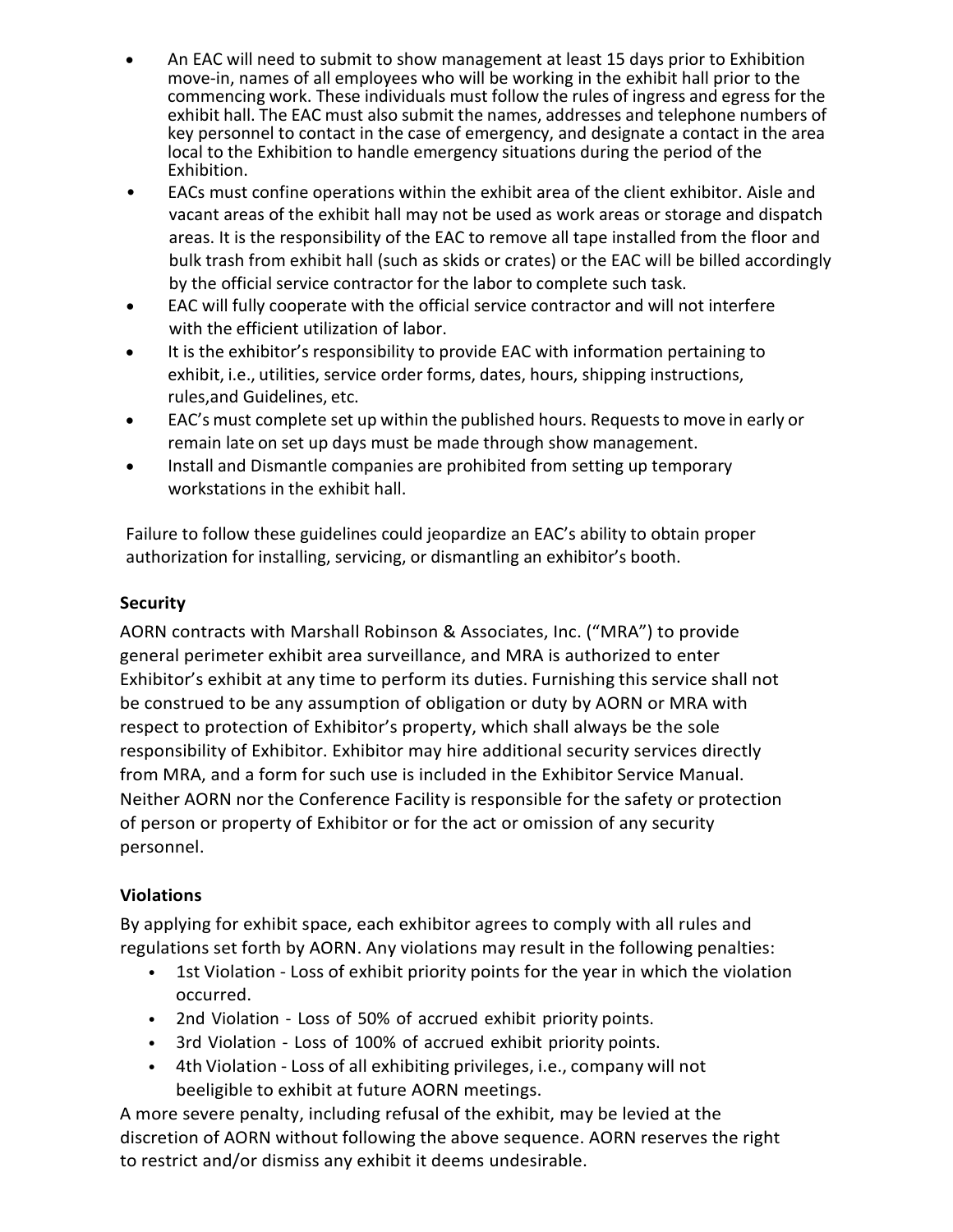## **\*These rules and regulations are subject to change.**

### **APPENDIX A, AORN Rules & Regulations**

### **AORN Expo Booth Exhibit Specifications**

Please review the following booth specifications to ensure that your display meets the AORN Expo Exhibit Specifications. If your booth does not meet these specifications, you must submit a rendering of your display to Show Management for review.

#### **Booth Equipment**

Standard AORN Expo Exhibits consist of a 10' wide x 10' deep Linear Booth set with 8' high back drape and 3' high side drape. All booths must be carpeted. Career Center and Government booths receive carpet as part of their booth package.

### **Linear Booth (Picture below is an example- all booths will be draped in event colored drape)**

**Definition:** A Linear Booth has only one side exposed to an aisle and has at least one adjacent neighbor on either side of the booth. They are also called "in-line" booths. No exhibit construction or signage may exceed 8' in overall height. The maximum height of 8' is permitted on the back 5' section and a maximum height of 4' is permitted on the front 5' section. Please reference the diagrambelow for allowable configurations.

**Note**: When three or more Linear Booths are used as a single exhibit space, the 4' height limitation is applied only to that portion of exhibit space which is within 10' of an adjoining booth.

A **Corner Booth** is a Linear Booth at the end of a series of Linear Booths that is exposed to aisles on two sides. All other guidelines for Linear Booths apply.

**Hanging Signage**: Hanging ceiling signs is *not* permitted in a Linear Booth.



**Perimeter Linear Booth (Picture below is an example-all booth will be draped in event colored drape)**

**Definition**: A Perimeter Booth is a Linear Booth that backs to a wall of the exhibit facility rather than to another exhibit. All guidelines for Linear Booths apply to Perimeter Booths except that the maximumback wall height allowed on the back 5' section is 12'. Please reference the drawing below for allowable configurations.